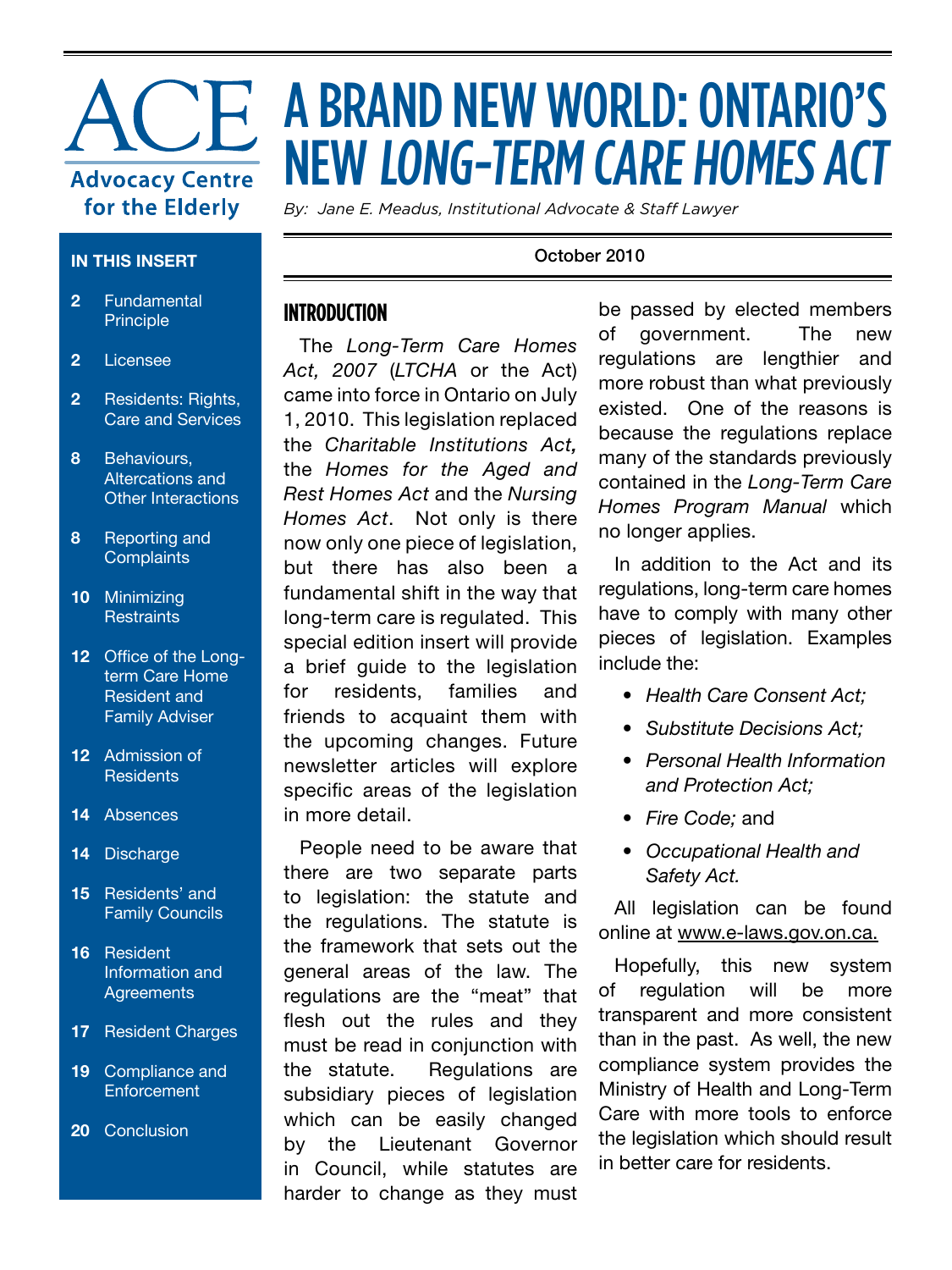

## **FUNDAMENTAL PRINCIPLE**

The fundamental principle of the legislation is stated in section 2:

> The fundamental principle to be applied in the interpretation of this Act and anything required or permitted under this Act is that a long-term care home is primarily the home of its residents and is to be operated so that it is a place where they may live with dignity and in security, safety and comfort and have their physical, psychological, social, spiritual and cultural needs adequately met.

This principle is to be considered when applying any part of the legislation or its regulations.

## **LICENSEE**

The legislation refers throughout to the "licensee". The licensee is defined as the holder of a licence issued under the Act, and includes the municipality or municipalities or board of management that maintains a municipal home, joint home or approved First Nations home.<sup>1</sup>

## **RESIDENTS: RIGHTS, CARE AND SERVICES**

#### Residents' Bill of Rights

The *LTCHA* contains 27 residents' rights,<sup>2</sup> expanded from 19 in the previous legislation. In general, the "new" rights are simply a clarification and expansion of the previous legislation with only a few changes. Rights which are new or amended include the rights:

- Not to be neglected by the licensee or staff;
- To have their personal health information kept confidential and to have access to their personal health information;
- To receive care and assistance towards independence based on a restorative care philosophy to maximize independence to the greatest extent possible;
- Not to be restrained except in limited circumstances and in accordance with the Act;
- When very ill or dying to have friends or family present 24 hours a day;
- To have their lifestyle and choices respected;
- To meet privately with their spouse or another person;
- To share a room with another resident according to their mutual wishes, if appropriate accommodation is available; and
- To have any friend, family member, or other person of importance to the resident attend any meeting with the licensee or the staff of the home. <sup>1</sup> *LTCHA*, s. 2(1).

<sup>2</sup> *LTCHA*, s. 3(1).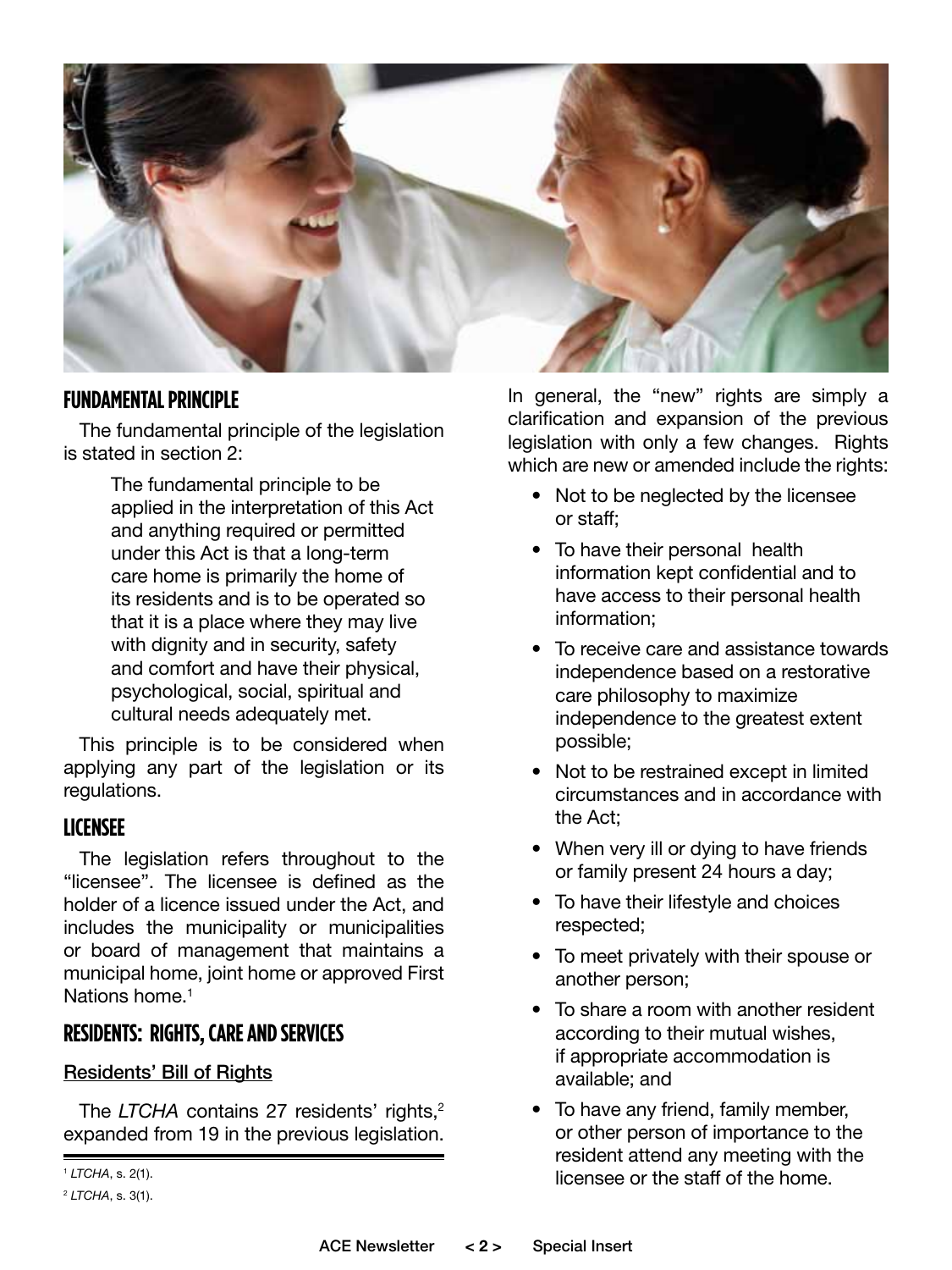Residents' rights can be enforced by the Ministry of Health and Long-Term Care's inspectors, either during the annual inspection process, or as a response to a report or a complaint. However, the legislation has also enshrined the ability of residents to enforce their rights. The Act states that these rights can be enforced as if a contract had been entered into between the resident and the licensee.3 This means that the resident can sue the home for damages if he/she believes that his/her rights have not been respected.

#### Mission Statement

Each home must develop a mission statement which sets out the principles, purpose and philosophy of care of the home and ensure that they are put into practice in the day-to-day operation of the home. The home must also ensure that the mission statement is consistent with the fundamental principle of the Act and the Residents' Bill of Rights.4 Every licensee must also ensure that the home is a safe and secure environment for its residents.<sup>5</sup> The regulations set out specific requirements about the following aspects of safety in the home:

- Doors;
- Elevators;
- Floor space;
- Furnishings;
- Privacy curtains;
- Grab bars;
- Bed rails:
- Windows;
- Communication and response systems;
- Lighting;
- Generators;
- Cooling requirements;
- Air temperature;
- $3$ , s. 3(3).
- $4$ , s. 4.
- <sup>5</sup> *,* s. 5.
- Plumbing; and
- Compliance with manufacturer's instructions.<sup>6</sup>

#### Specific Services

Long-term care homes are required to provide the following services:

- Nursing and personal support services;<sup>7</sup>
- Restorative care, including for those residents with cognitive impairments or who are unable to leave their rooms:<sup>8</sup>
- Recreational and social activities, including for those residents with cognitive impairments or who are unable to leave their rooms;<sup>9</sup>
- Dietary services and hydration;<sup>10</sup>
- Medical services:<sup>11</sup>
- Organized programs to ensure a reasonable opportunity for residents to pursue their religious and spiritual practices;12
- Accommodation services, including housekeeping, laundry and maintenance;<sup>13</sup> and
- Volunteer programs.<sup>14</sup>

In general, each program must comply with the following requirements:

- Include a written description of the program, including goals, objectives and relevant policies, procedures and protocols providing methods to reduce risk and monitor outcomes, including protocols regarding referrals of residents to specialized resources where required;
- <sup>6</sup> O. Reg. 79/10, ss. 9-23.
- 7 O. Reg. 79/10, ss. 31-47.
- <sup>8</sup> O. Reg. 79/10, ss. 56-64.
- <sup>9</sup> O. Reg. 79/10, ss. 65-67.
- <sup>10</sup> O. Reg. 79/10, ss. 68-78.
- 11 O. Reg. 79/10, ss. 79-84.
- 12 O. Reg. 79/10, s. 85.
- 13 O. Reg. 79/10, ss. 86-92.
- <sup>14</sup> O. Reg. 79/10, ss. 94-95.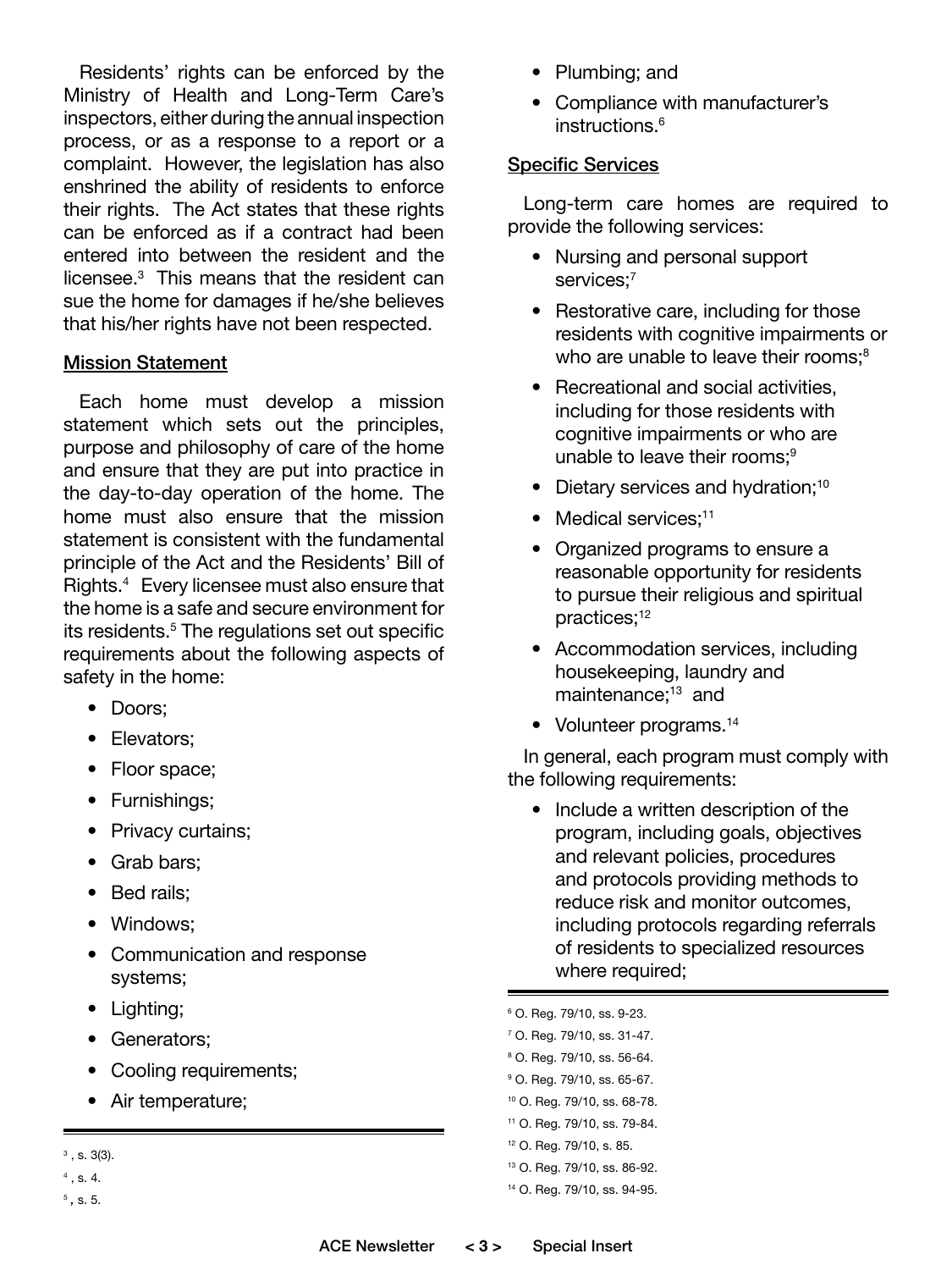- Where the staff use any equipment, supplies, devices, assistive aids or positioning aids with respect to the resident, they must be appropriate for the resident based on the resident's condition;
- Be evaluated and updated at least annually in accordance with either evidence based practice or, if there are none, prevailing practices; and
- Keep a written record of these evaluations.15

While there are no minimum staffing ratios for registered nurses and personal support workers, homes are expected to be able to provide the care and services spelled out in the legislation.<sup>16</sup> However, each home must have at least one registered nurse on duty at all times, except where excluded by the regulations.17

These programs are regulated in detail in the regulations. The regulation concerning nursing and personal care, for example, includes detailed requirements regarding:

- Personal care;
- Bathing;
- Oral care;
- Foot and nail care;
- Transferring and positioning techniques;
- Personal items and personal aids;
- Notification about personal belongings;
- Mobility devices;
- Dress:
- Bedtime and rest routines;
- End-of-life care;
- Communication methods;
- Availability of supplies; and
- 24-hour nursing care.<sup>18</sup>

Homes must develop and implement interdisciplinary programs in the following areas:

- Falls prevention and management to reduce the incidence of falls and risks of injury;
- Skin and wound care to promote skin integrity, prevent the development of wounds and pressure ulcers, and provide effective skin and wound care interventions;
- Continence and bowel program to promote continence and to ensure that residents are clean, dry and comfortable; and
- Pain and wound management to identify and manage pain in residents.<sup>19</sup>

The minimum requirements for each of these programs are also set out in detail in the regulations.20 It is intended that each home satisfy the same minimum standards, while at the same time allowing them to create a policy that meets their own unique needs.

## Screening and Training of Staff and Volunteers

All staff and volunteers in a long-term care home must be screened, which includes the completion of a criminal reference check (unless the person is less than 18 years of age). $21$ 

The majority of staff, including agency staff, must receive orientation training before starting work (a maximum of one week delay is allowed only in emergencies or in exceptional and unforeseen circumstances).<sup>22</sup>

Some people are exempted from this requirement to receive training, although they must be provided with the information in writing before providing services. Persons who are exempt are those who:

• Work in the home pursuant to a contract or agreement with the licensee;

<sup>15</sup> O. Reg. 79/10, s. 30(1).

<sup>16</sup> *LTCHA*, s. 17(1).

<sup>17</sup> O. Reg. 79/10, s. 45.

<sup>18</sup> O. Reg. 79/10, ss. 31-45.

<sup>19</sup> O. Reg. 79/10, s. 48(1).

<sup>20</sup> O. Reg. 79/10, ss. 49-52.

<sup>21</sup> *LTCHA*, s. 75.

<sup>22</sup> *LTCHA,* s. 76(3).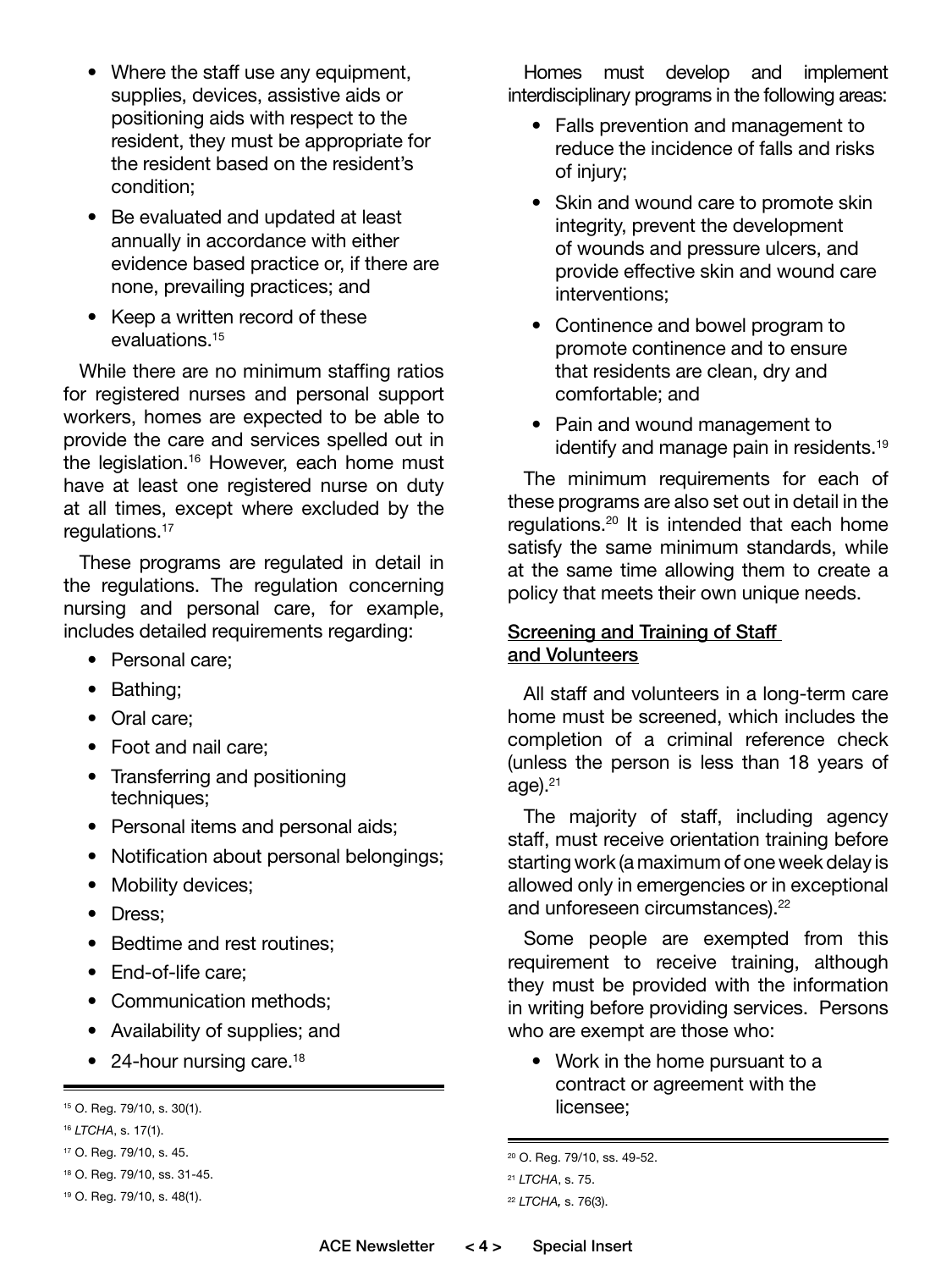- Work in the home pursuant to a contract or agreement between the licensee and an employment agency or other third party;
- Will only provide occasional maintenance or repair services to the home; and
- Will not provide direct care to residents.23

The orientation, as well as re-training, must include the following topics:

- The Residents' Bill of Rights;
- The mission statement of the longterm care home;
- The home's policy to promote zero tolerance of abuse and neglect of residents;
- The duty under section 24 to make mandatory reports about suspected abuse, neglect or misuse of money;
- The protections afforded by the whistle-blowing provisions in section 26;
- The policy of the home to minimize the restraint of residents;
- Fire prevention and safety;
- Emergency and evacuation procedures;
- Infection prevention and control;
- All acts, regulations and policies of the Ministry, as well as similar documents, (including policies of the licensee) that are relevant to the person's responsibilities; and
- Any other areas provided for in the regulations (there are none at present).24

Staff providing direct care to residents must also receive training and re-training in the following areas:

- Abuse recognition and prevention;
- Mental health issues, including care for persons with dementia;
- Behaviour management;
- The minimization of restraint, where necessary, and the application of restraint in accordance with the legislation;
- Palliative care;
- Any other areas provided for in the regulations. Presently, the following areas are listed:
	- Fall prevention and management;
	- Skin and wound care;
	- Continence care and bowel management;
	- Pain management, including recognition of specific and nonspecific signs of pain;
	- Training in the application, use and potential dangers of physical devices for staff who apply or monitor residents restrained by physical devices; and
	- Training in the application, use and potential dangers of personal assistance service devices for staff that apply or monitor residents with personal assistance services devices.<sup>25</sup>

Medical Directors, physicians and nurses in the extended class retained or appointed to provide care to residents are exempted from the direct care training requirements.<sup>26</sup>

Volunteers must also undergo orientation which must include information on:

- The Residents' Bill of Rights;
- The mission statement of the longterm care home;
- The policy of the home to promote zero tolerance of abuse and neglect of residents;
- The duty under section 24 to make mandatory reports;

<sup>23</sup> O. Reg. 79/10, s. 222(1).

<sup>24</sup> *LTCHA*, s. 76(2) & (4).

<sup>25</sup> *LTCHA*, s. 76(7); O. Reg. 79/10, s. 221(1).

<sup>26</sup> O. Reg. 79/10, s. 222(2).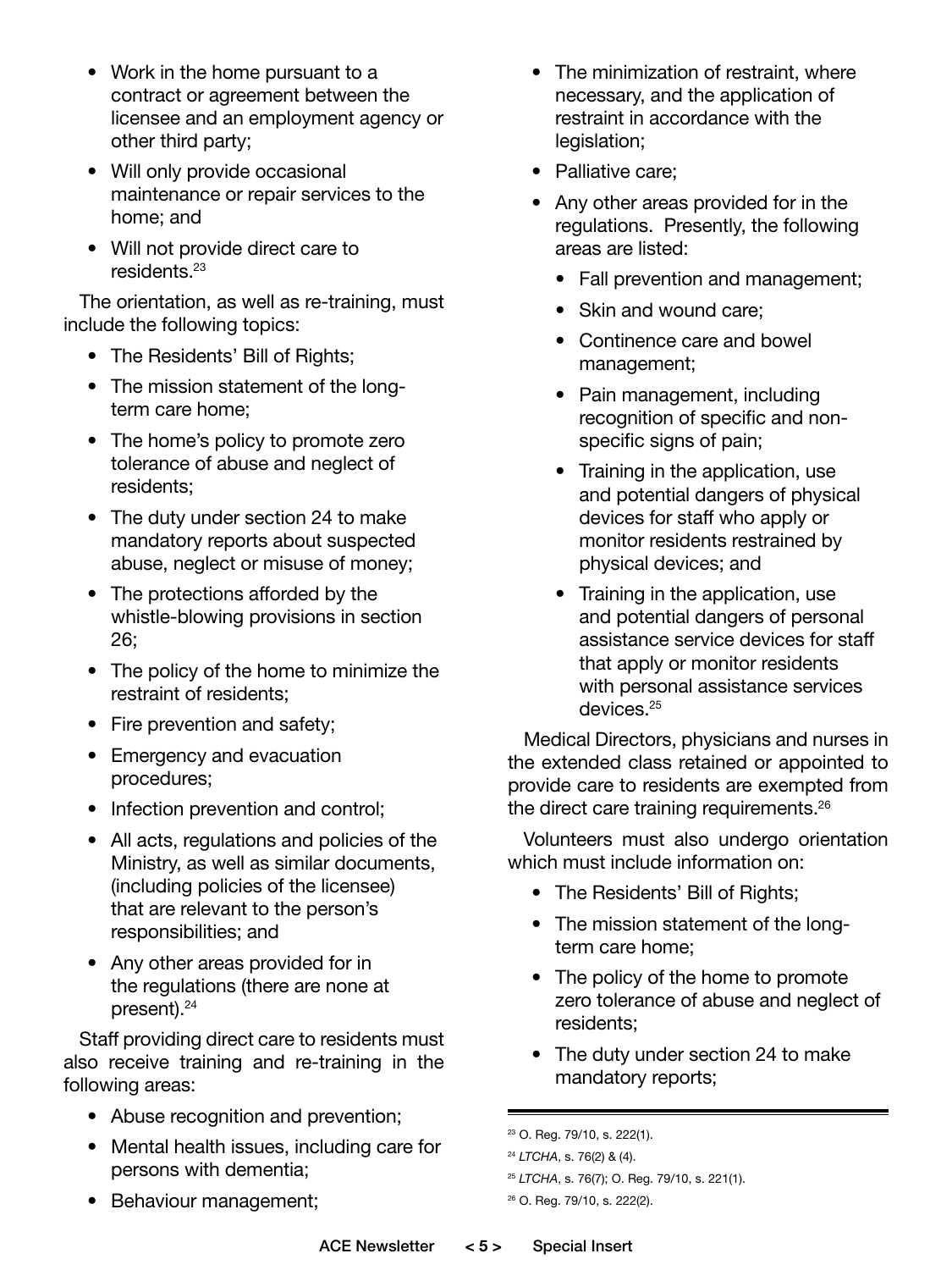- Fire safety and universal infection control practices;
- Any other areas provided for in the regulations. Currently, this is only required for those who started volunteering after the Act came into force and includes:
	- Resident safety, including information on wheelchair safety and reporting incidents, accidents and missing residents;
	- Emergency evacuation procedures;
	- Escorting residents;
	- Mealtime assistance, if the volunteer is to provide such assistance;
	- Communication techniques to meet the needs of the residents;
	- Techniques and approaches to respond appropriately to the needs of residents with responsive behaviours; and
- The whistle-blowing protections afforded by section 26.27

Prior to being hired, personal support workers, although not regulated, must complete a personal support worker training program which meets the criteria set out in the regulations. However, a grandfathering clause allows those who have three years full-time experience or part-time equivalent and who have worked during the first year of the legislation's operation as a personal support worker, to continue to work without completing the training.<sup>28</sup>

## Plan of Care

The statute and regulations contain detailed requirements regarding plans of care. Within 24 hours of the resident's admission, a care plan must be prepared and communicated to staff. The regulations set out the minimum amount of information which must be included in this 24-hour admission plan of care.<sup>29</sup>

Within 14 days of being admitted to the home, assessments must be completed in order to prepare the initial care plan, which must be developed within 21 days of admission.<sup>30</sup> Each resident must have a written plan of care setting out his/her planned care, proposed goals and clear directions to staff and others who will be providing the care to the resident. The preparation of the plan of care requires the involvement of the resident, their substitute decision maker, if any, and any other person that the resident or substitute decision-maker wishes to assist them. Care must be based on an assessment of the resident and his/her needs and preferences.

The plan of care must be assessed for effectiveness, and revised when required, or at least every six months.31

The regulations set out that a minimum of 23 different assessments must be completed and included in the preparation of the plan of care.<sup>32</sup> Examples of the types of assessments include:

- Mood and behaviour patterns (including wandering, any identified responsive behaviours, any potential behavioural triggers and variations in resident functioning at different times of the day);
- Physical functioning and the type and level of assistance that is required relating to activities of daily living (including hygiene and grooming);
- Continence (including bladder and bowel elimination);
- Nutritional status (including height, weight and any risks relating to nutrition care); and
- Cultural, spiritual and religious preferences and age-related needs and preferences.

<sup>27</sup> *LTCHA,* s. 77; O.Reg. 79/10, s. 223(2)-(3).

<sup>28</sup> O. Reg. 79/10, s. 47.

<sup>29</sup> O. Reg. 79/10, s. 24.

<sup>30</sup> O. Reg. 70/10, s. 25.

<sup>31</sup> *LTCHA*, s. 6.

<sup>32</sup> O. Reg. 79/10, s. 26(3).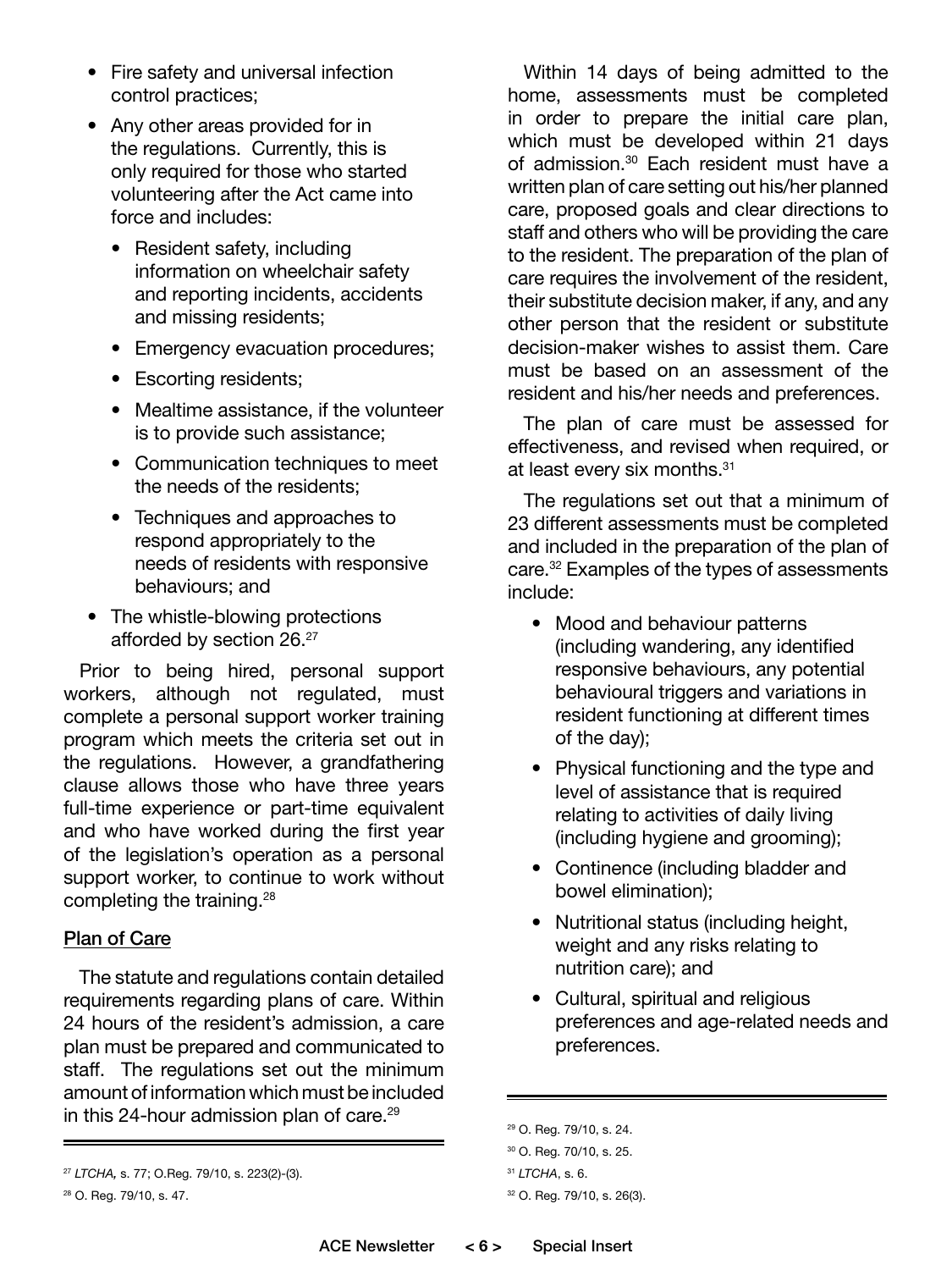#### Prevention of Abuse and Neglect

All homes are required to protect residents from abuse by anyone and neglect by staff.<sup>33</sup> Abuse includes emotional, financial, physical, sexual and verbal abuse.<sup>34</sup> Licensees must promote zero tolerance of abuse and neglect, ensure compliance with their abuse and neglect policy and communicate their policy to both residents and their substitute decisionmakers.<sup>35</sup>

The regulations require a home's written policy to deal with the following elements:

- The lack of tolerance for abuse and neglect;
- Explaining what constitutes abuse and neglect;
- Providing for a program of prevention of abuse;
- Explaining the duty to make mandatory reports;
- Assistance and support to the victim or alleged victim;
- How to deal with the perpetrator or alleged perpetrator;
- The consequences for those who abuse or neglect residents;
- Investigation of allegations of abuse and neglect; and
- Training and re-training of staff.<sup>36</sup>

When an alleged incident occurs, the home must notify the resident's substitute decisionmaker, if any, or other person specified by the resident and perform an investigation.<sup>37</sup> Upon completion of the investigation, the home must immediately notify the resident, their substitute decision-maker or other

38 O. Reg. 79/10, s. 98.

39 O. Reg. 79/10, s. 99.



person of the results of the investigation. A welcome new requirement is that the home must also notify the police where there is any alleged, suspected or witnessed incident of abuse or neglect which may constitute a criminal offence.38 Failure by the home to do so has been a common complaint in the past, with homes either ignoring such offences or dealing with them "internally". Finally, there must be an analysis of each incident and evaluation of policy on at least an annual basis.39

#### Responsive Behaviours

A new concept introduced in the legislation is that of "responsive behaviours". Responsive behaviours are defined as behaviours which often indicate:

- An unmet need in a person, whether cognitive, physical, emotional, environmental or other; or
- A response to circumstances within the social or physical environment that may be frustrating, frightening or confusing to a person.40

<sup>33</sup> *LTCHA,* s. 19(1).

<sup>34</sup> O. Reg. 79/10, s. 2(1).

<sup>35</sup> *LTCHA,* s. 20.

<sup>36</sup> *LTCHA*, s. 20(2); O.Reg. 79/10, s. 96.

<sup>&</sup>lt;sup>37</sup> O. Reg 79.10, s. 97(1). If the substitute decision-maker is the alleged abuser, the Ministry of Health and Long-Term Care has confirmed that notification should not occur and failure to do so will not result in a finding of non-compliance.

<sup>40</sup> O. Reg. 79/10, s. 1.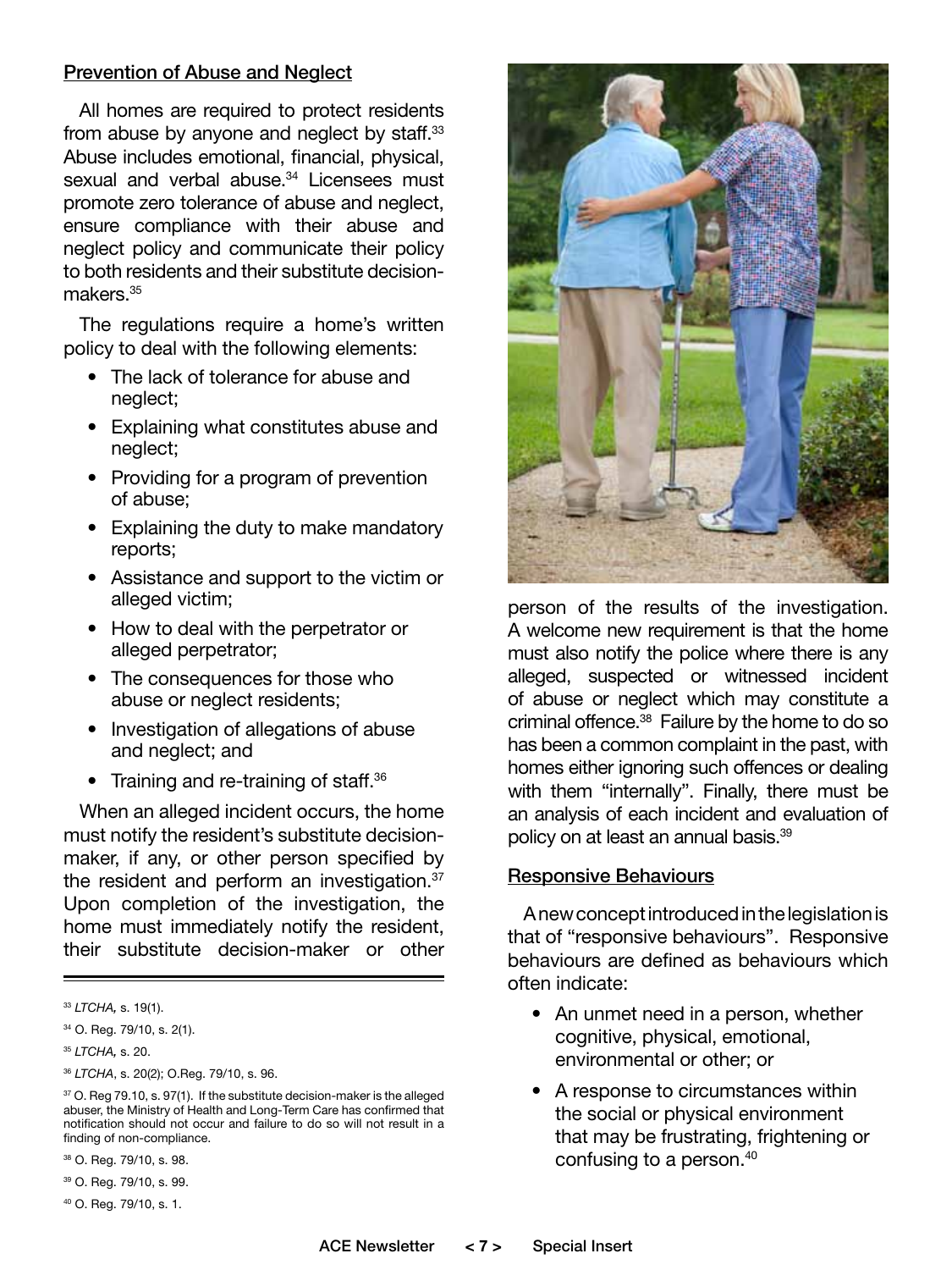Homes must ensure that the needs of residents with responsive behaviours are met by developing:

- Written approaches (including screening protocols, assessment, reassessment and identification of behavioural triggers that may result in responsive behaviours, whether cognitive, physical, emotional, social, environmental or other);
- Written strategies (including techniques and interventions, to prevent, minimize or respond to the responsive behaviours);
- Resident monitoring and internal reporting protocols; and
- Protocols for referral of residents to specialized resources where necessary.41

Licensees must ensure that all of these matters are integrated into the care provided to residents (based on the assessed needs of those with these behaviours) and coordinated and implemented on an interdisciplinary basis into all programs and services.<sup>42</sup> The licensee shall also ensure that for those demonstrating responsive behaviours, triggers for these behaviours are identified, strategies are developed and implemented to respond to the behaviours (where possible) and actions are taken to respond to the needs of those residents.43

## **BEHAVIOURS, ALTERCATIONS AND OTHER INTERACTIONS**

There is now a duty on the home to take steps to minimize the risk of and prevent altercations between residents, as well as to assist both residents and staff. The home must also develop procedures to minimize the risk of potentially harmful interactions due to residents' behaviours (including responsive behaviours).44

## **REPORTING AND COMPLAINTS**

Homes must have written procedures about initiating complaints and how the licensee will deal with those complaints.45 When a written complaint is made, licensees must forward it to the Ministry of Health and Long-Term Care.<sup>46</sup>

#### Reporting of Abuse and Neglect

Licensees must ensure that every alleged, suspected or witnessed incident of abuse by anyone, as well as neglect by a staff member, be immediately investigated. The results of the investigation and any action(s) taken by licensees must be provided to the Ministry within 10 days of the licensee becoming aware of the incident.<sup>47</sup> If this is not possible, a preliminary report must be provided within the same timeframe, with a final report to be provided by a date specified by the Ministry.<sup>48</sup>

There is also mandatory reporting to the Ministry by **any person** (except a resident) where the following resulted in either harm or a risk of harm to a resident:

- Improper or incompetent treatment or care;
- Abuse of a resident by anyone or neglect of a resident by a staff or licensee;
- Unlawful conduct;
- Misuse or misappropriation of a resident's money; and
- Misuse or misappropriation of funding.<sup>49</sup>

These sections apply even if the report is based on information made to certain health care professionals that would otherwise be confidential and privileged. In other words, physicians and other members of a College under the *Regulated Health Professions Act,* persons registered under the *Drugless Practitioners Act* and members of the Ontario College of Social Workers and Social Service  $\mu$  o. Reg. 79/10, s. 53(1). The statute of the statute of  $\mu$  or  $\mu$  or  $\mu$  or  $\mu$  or  $\mu$  or  $\mu$  or  $\mu$  or  $\mu$  or  $\mu$  or  $\mu$  or  $\mu$  or  $\mu$  or  $\mu$  or  $\mu$  or  $\mu$  or  $\mu$  or  $\mu$  or  $\mu$  or  $\mu$  or  $\mu$  or

<sup>42</sup> O. Reg. 79/10, s. 53(2).

<sup>43</sup> O. Reg. 79/10, s. 53(4).

<sup>44</sup> O. Reg. 79/10, ss. 54-55.

<sup>45</sup> *LTCHA*, s. 21; O. Reg. 79/10, s. 100(1).

<sup>46</sup> *LTCHA*, s. 22; O. Reg. 79/10, s. 103.

<sup>47</sup> *LTCHA*, s. 23; O. Reg. 79/10, s. 104(1).

<sup>48</sup> O. Reg. 79/10, s. 104(2)-(3)

<sup>49</sup> *LTCHA*, s. 24(1).

<sup>50</sup> *LTCHA*, s. 24(4).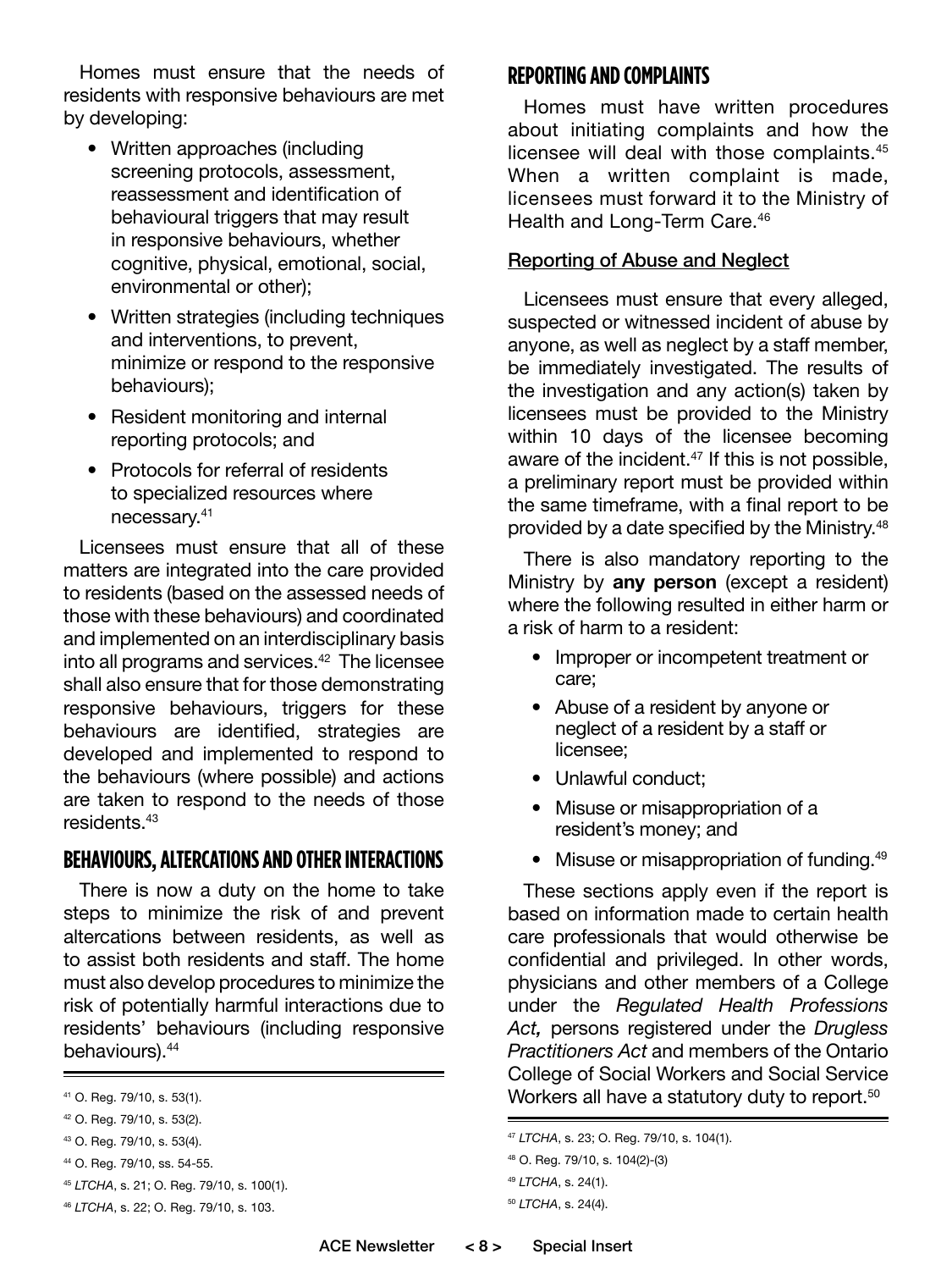The legislation also sets out timelines for the completion of investigations by the Ministry of Health and Long-Term Care, depending upon the nature of the allegations.<sup>51</sup>

## Provincial Offence

It is an offence to report false allegations,<sup>52</sup> fail to report $53$  and to suppress reports.  $54$ 

## Whistle-Blowing Protections

Whistle-blowing protections have been included in the legislation to protect anyone from retaliation as a result of disclosing information to an inspector, making a report to the Ministry or providing evidence in a legal proceeding.<sup>55</sup> The definition of retaliation includes, but is not limited to, the following actions:

- Dismissing a staff member;
- Disciplining or suspending a staff member;
- Imposing a penalty upon any person; and
- Intimidating, coercing or harassing any person.<sup>56</sup>

Hopefully, this will prevent homes from taking action against residents, substitute decision-makers, family members and friends of residents who may make complaints. In the past, we have seen family members who have made complaints about care threatened with or actually barred from attending at the home because they complained. These new sections go further to protect residents and others who may raise issues in the home.

## Critical Incidents

Homes are also required to report critical incidents to the Ministry. Incidents which must be reported immediately are:

- Emergencies (such as the loss of essential services, fire, unplanned evacuation, intake of evacuees or flooding);
- An unexpected or sudden death (including death resulting from an accident or suicide);
- A resident who is missing for three hours or more;
- Any missing resident who returns to the home with an injury or any adverse change in condition regardless of the length of time the resident was missing;
- An outbreak of a reportable or communicable disease as defined in the *Health Protection and Promotion Act*; and
- Contamination of the drinking water supply.<sup>57</sup>

## Other Reportable Incidents

Other incidents must be reported to the Ministry within one business day after the occurrence of the incident. These include:

- A resident who is missing for less than three hours and who returns to the home with no injury or adverse change in condition;
- An environmental hazard (including a breakdown or failure of the security system or a breakdown of major equipment or a system in the home that affects the provision of care or the safety, security or well-being of residents for a period of more than six hours);
- A missing or unaccounted for controlled substance;
- An injury which requires a person to be taken to hospital; and
- A medication incident or adverse drug reaction where a resident is taken to hospital.<sup>58</sup>

Also, the resident's substitute decisionmaker, if any, as well as any other designated person, must be promptly notified of any serious illness or injury.<sup>59</sup>

 *LTCHA*, s. 25. *LTCHA*, s. 24(2)-(4). *LTCHA*, s. 24(5) *LTCHA*, s. 24(6). *LTCHA*, s. 26(1). *LTCHA*, s. 26 (2)-(8). 57 O. Reg. 79/10, s. 107(1). 58 O. Reg. 79/10, s. 107(3). 59 O. Reg. 79/10, s. 107(5).

ACE Newsletter **< 8 >** Special Insert ACE Newsletter **< 9 >** Special Insert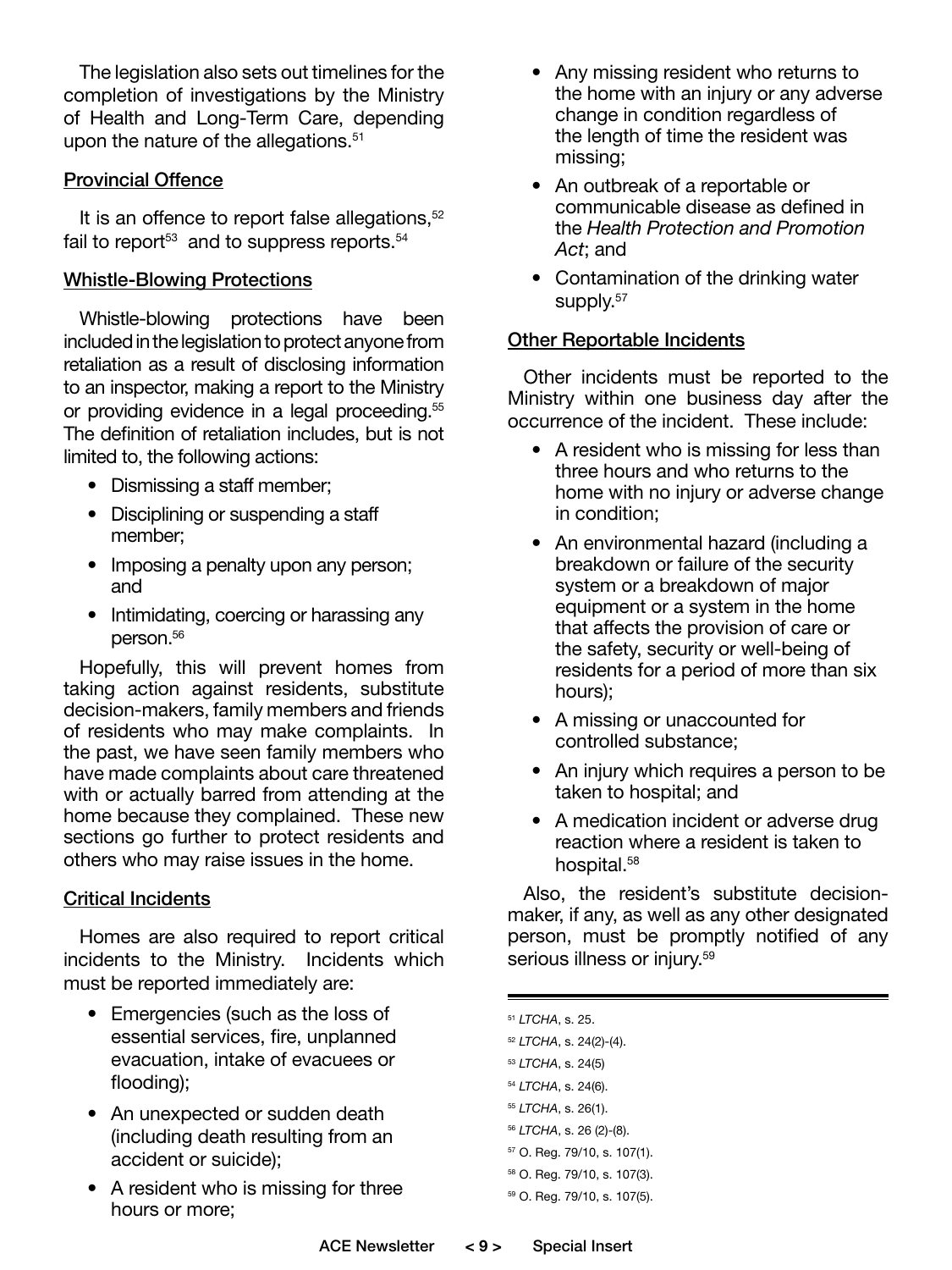## **MINIMIZING RESTRAINTS**

The legislation deals with a number of different types of "restraints", each in a different way; however, there must be a written policy dealing with the minimization of all types of restraints. The minimum requirements of the policies are set out in the regulations. $60$  The home is required to comply with both the law and its own policy regarding restraints.<sup>61</sup>

A home must ensure that no resident is restrained:

- For the convenience of the licensee or staff;
- As a disciplinary measure;
- By the use of a physical device except as allowed by section 31 or under the common law duty described in section 36;
- By the administration of a drug to control the resident, except under the common law duty described in section 36; and
- By the use of barriers, locks or other devices or controls, from leaving a room or any part of a home (including the grounds of the home) or entering parts of the home generally accessible to other residents, other than in accordance with section 32 or under the common law duty described in section 36.<sup>62</sup>

The legislation also states that some things are not restraints:

- Devices that can released by the resident;
- Personal assistance services devices;
- Use of drugs as a form of treatment;
- Use of barriers, locks or other devices or controls at entrances and exits to the home or the grounds unless the resident is prevented from leaving; and
- Use of barriers, locks or other devices or controls at stairways as a safety measure.<sup>63</sup>

The regulations also set out a number of devices that cannot be used either as a restraint or a personal assistance services device.<sup>64</sup>

## Physical Devices

Physical devices can only be used as restraints it they are included in a care plan and the following specific requirements are met:

- There is a significant risk to the resident or another person of serious bodily harm if the resident is not restrained;
- Alternatives to restraint have been considered and tried, where appropriate, and would not or have not been effective;
- The method of restraint is reasonable given the person's mental and physical condition and personal history, in addition to being the least restrictive effective method;
- A physician or registered nurse in the extended class has ordered or approved the restraint;
- Consent has been obtained from the resident or, if incapable, their substitute decision-maker; and
- The plan of care provides for the requirements of section 31(3) which deals with restraint by physical devices.<sup>65</sup>

The regulations also contain requirements for restraint, such as:<sup>66</sup>

- The resident must be monitored;
- The resident must be released and repositioned from time to time;
- The resident must be reassessed and the effectiveness of the restraint reevaluated;

60 O. Reg. 79/10, s. 109.

```
61 LTCHA, s. 29. 62 LTCHA, s. 30(1).
62 LTCHA, s. 30(1).
63 LTCHA, s. 30(2)-(6).
64 O. Reg. 79/10, s. 112.
```

```
65 LTCHA, s. 31(2).
66 O. Reg. 79/10, s. 110.
```
ACE Newsletter **< 10 >** Special Insert ACE Newsletter **< 11 >** Special Insert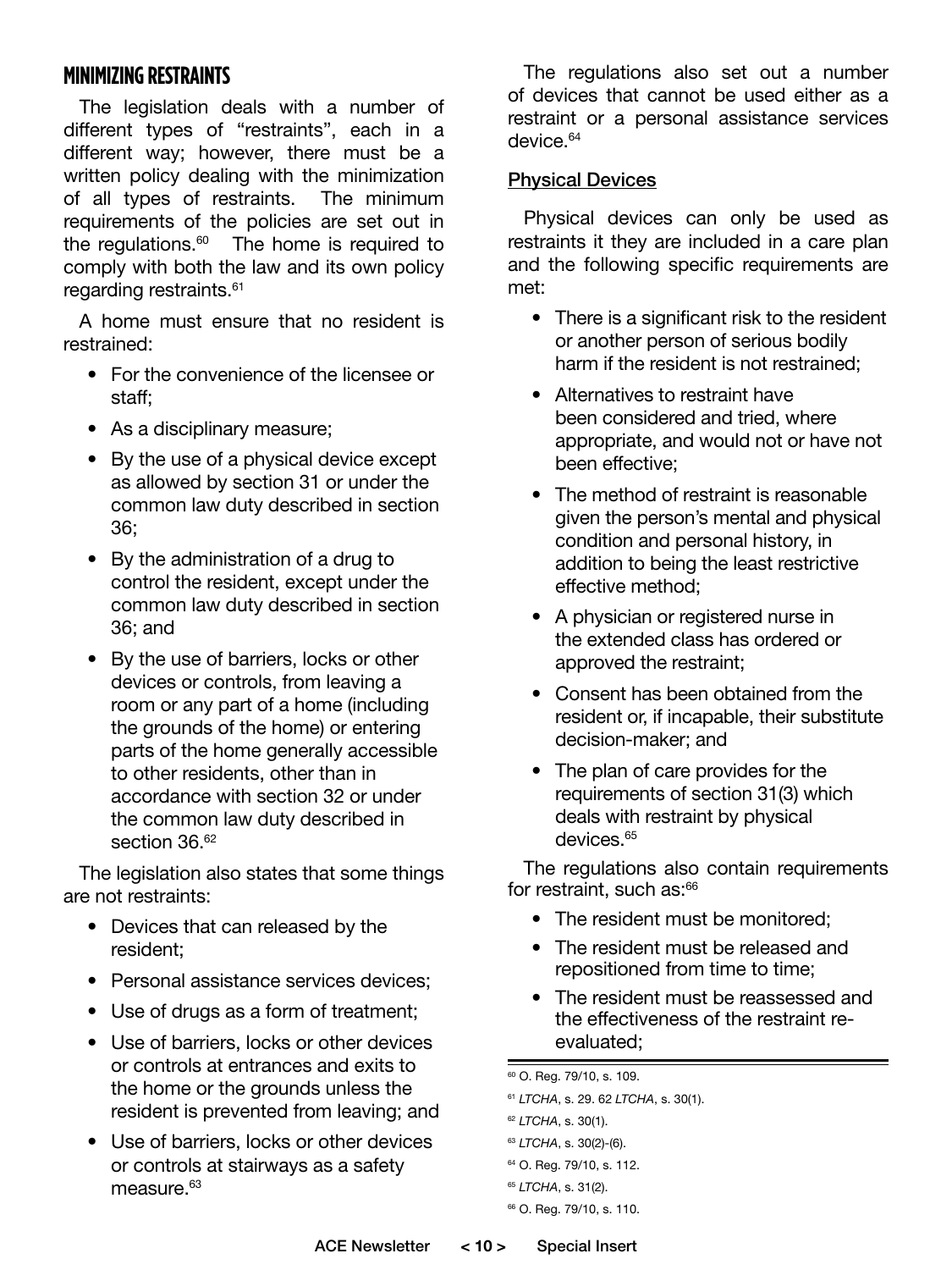- The resident must only be restrained for as long as necessary to address the risk; and
- The method of restraint must be discontinued if, after reassessment, one of the following is identified that would address the risk:
- An alternative to restraint; or
- A less restrictive method of restraint is reasonable in light of the resident's physical and mental condition and personal history.67

The home must also complete an evaluation of all physical devices used to restrain in accordance with the regulations.<sup>68</sup>

#### Barriers/Secure Units

Section 32 of the Act dealing with barriers and secure units has not been enacted; therefore, there is no legal authority to detain residents in the long-term care home, except under the common law. This may pose a problem for long-term care homes as they already detain residents on locked units or prevent them from leaving the home.

Under Canadian law, a person cannot be detained except in accordance with the common law or legislation and, even then, only in accordance with the strictest requirements. Until the *LTCHA*, there has been no authority for homes to detain residents. Yet, homes have historically done so, despite the complete absence of due process for the residents being detained.

Homes will have to seek their own legal advice on how to deal with this issue. However, it is recommended, at a minimum, that the home determine whether the resident meets the requirements necessary to detain under the *LTCHA*. For instance, ACE is aware that many homes have blanket policies that do not allow residents to leave the home without escorts: this clearly is not legal.

Homes must ensure that their present practices do not prevent residents who are competent from coming and going as they wish. Even incapable persons who are able to go out safely cannot be prevented from leaving. Homes must ensure that residents' rights are not infringed by over-broad policies.

Finally, it is not clear whether, even once these sections are enacted, homes will have authority to detain residents. This remains to be seen and, perhaps, determined by the courts.

#### Personal Assistance Service Devices

Personal assistance service devices (PASDs) are new to the *LTCHA*. They are defined as "a device used to assist a person with a routine activity of living".<sup>69</sup> A PASD limits or inhibits a resident's freedom of movement as the resident is unable to release themselves from the PASD; however, it is not defined as a restraint. One example of a PASD is a lap belt which prevents residents from sliding out of their wheelchair if they lack the muscle control to stay sitting.

If PASDs are to be used, they must be included in the person's plan of care and only if the following requirements are satisfied:

- Alternatives have been considered and tried where appropriate but would not or have not been effective;
- Their use is reasonable in light of the resident's physical and mental condition and personal history, and are the least restrictive PASD that would be effective; and
- Their use is approved by a:
	- Physician;
	- Registered nurse;
	- Registered practical nurse;
	- Member of the College of Occupational Therapists of Ontario; or
	- Member of the College of Physiotherapists of Ontario.<sup>70</sup>

<sup>67</sup> *LTCHA*, s. 31(3).

<sup>68</sup> O. Reg. 79/10, s. 113.

<sup>69</sup> *LTCHA*, s. 33(2).

<sup>70</sup> *LTCHA, s. 33(4).*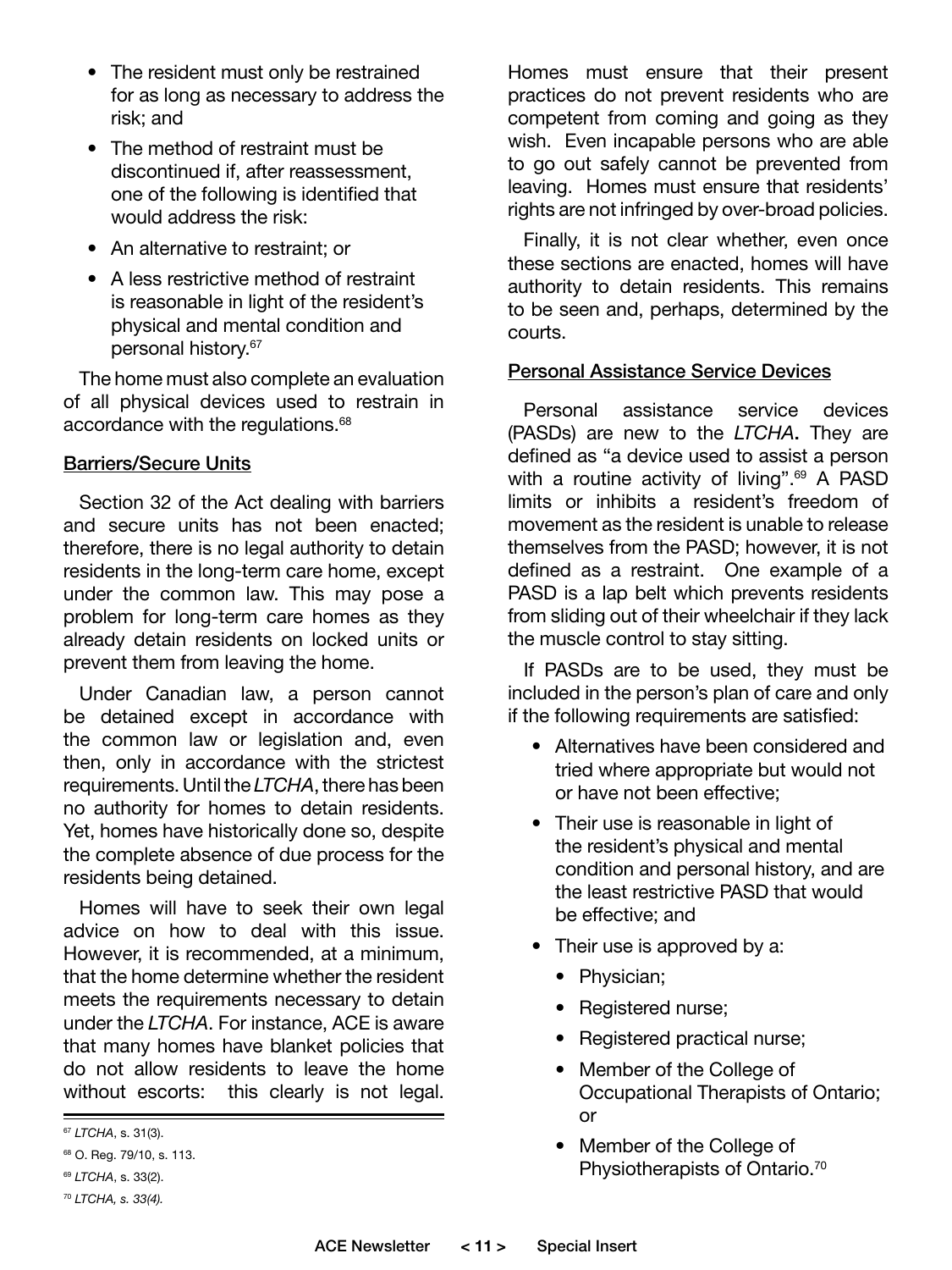

Records must be kept about the usage of PASDs.<sup>71</sup> If a PASD is being used to restrain, then the restraint provisions of the legislation will also apply.<sup>72</sup> There are many physical restraints that could be considered either a restraint or PASD, depending upon their usage.

The regulations set out when the use of PASDs should be discontinued.<sup>73</sup> as well as other specifications for their use.74

#### Common Law Duty to Restrain

Nothing in the legislation affects the common law duty to restrain or detain when immediate action is necessary to prevent serious bodily harm to the person or others.<sup>75</sup> Where physical restraints are used pursuant to the common law duty, there are specific requirements for their use as set out in the regulations.76

Currently, as the sections pertaining to detention and secure units are not yet in force, a person can only be detained in accordance with the common law.

Chemical restraints, or the use of medication to restrain, can only be utilized pursuant to the common law. That means that they can only be used where immediate action is necessary and they must be prescribed by a physician. $^{77}$ Prolonged use of chemical restraints is not allowed. If a medication is used for the longterm, it must be a treatment and meet the legal requirements for that type of use.

#### **OFFICE OF THE LONG-TERM CARE HOMES RESIDENT AND FAMILY ADVISER**

While this section is enacted, there has been no indication that such an office has been or will be created in the near future.

#### **ADMISSION OF RESIDENTS**

The admission of residents continues in a fashion similar to what existed in the past. The following sections will discuss some of the main changes to the application process.

#### Placement Coordinator

The role of the placement coordinator is more specifically defined and there is a clarification of the role of the placement coordinator where multiple Community Care Access Centres are involved. The legislation is intended to require more steps in the admission process be performed by the placement coordinator. This will not change the practice for those applying from the community, but will for those who are applying from hospital.

#### **Eligibility**

While the regulations for the eligibility of persons who can be admitted to long-term care have been changed, there will likely be little effect on those actually being admitted. The changes reflect what have been current practices and are intended to ensure that those who truly need the services are admitted into long-term care.<sup>78</sup>

<sup>71</sup> *LTCHA*, s. 34.

<sup>72</sup> *LTCHA, s. 33(6).*

<sup>73</sup> *O. Reg. 79/10, s. 111(1).*

<sup>74</sup> *O. Reg. 79/10, s. 111(2).*

<sup>75</sup> *LTCHA*, s. 36(1).

<sup>76</sup> *LTCHA*, s. 36(2).

<sup>77</sup> *LTCHA*, s. 36(3).

<sup>78</sup> O. Reg. 79/10, s. 155(1).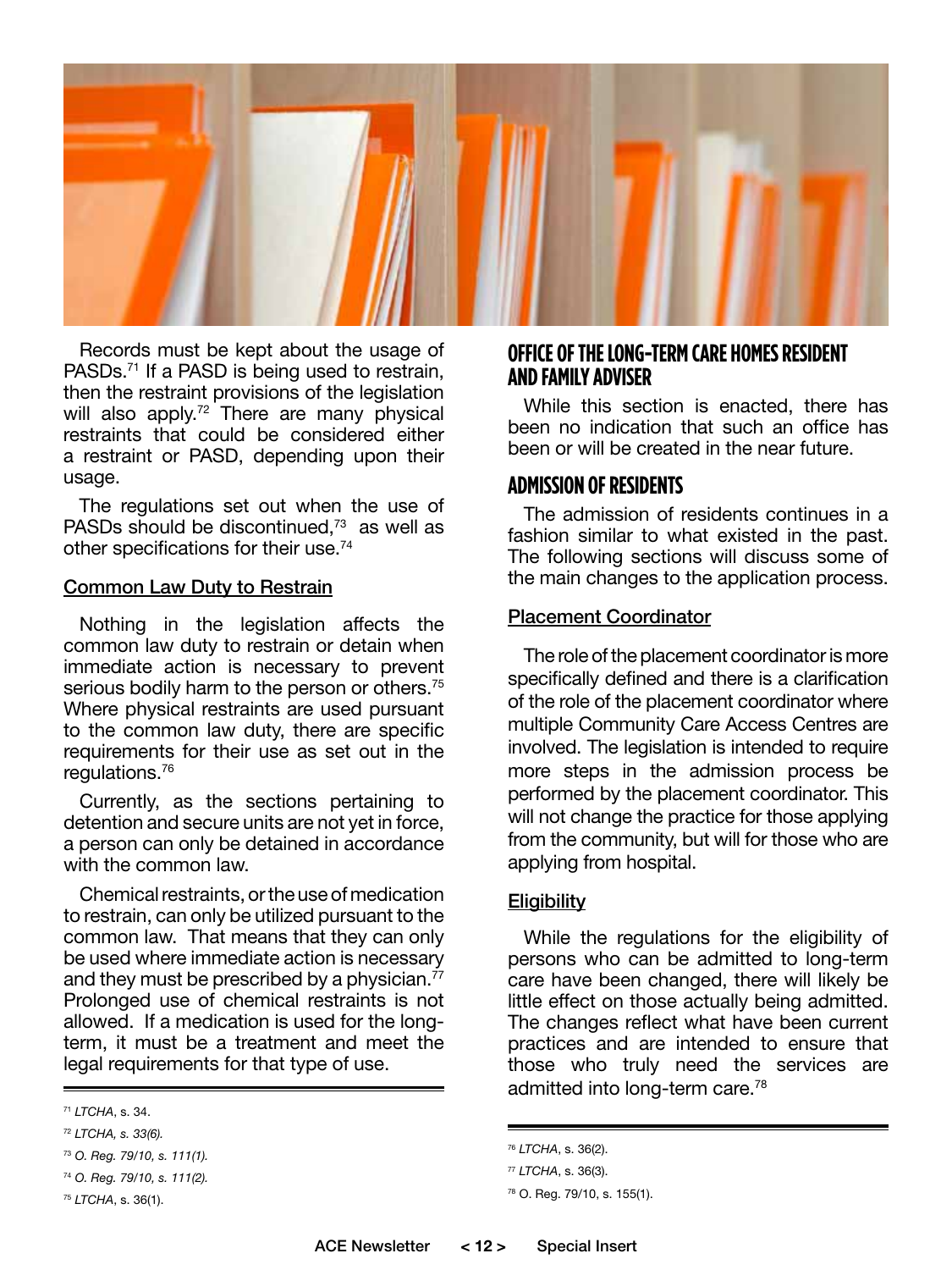#### Consent to Admission

Consent is still required throughout the process, including choice of homes. Section 46 sets out the elements of informed consent for placement. This is similar to the elements for informed consent in the *Health Care Consent Act* regarding treatment.

When a person is advised of the availability of accommodation in a home to which they have requested admission, they have 24 hours to consent to the admission.<sup>79</sup> The old legislation does not specify a timeframe.

#### Withholding Approval for Admission

The legislation prescribes additional requirements for licensees if they want to withhold approval for admission. The home must approve the application unless:

- The home lacks the physical facilities necessary to meet the applicant's care requirements; and
- The staff of the home lack the nursing expertise necessary to meet the applicant's care requirements.<sup>80</sup>

The home must approve or deny the application within five days of receiving the required documentation.<sup>81</sup> However, the legislation does allow for the licensee to request additional information relevant to making a decision.<sup>82</sup>

If a home is going to withhold approval for admission or withdraws approval, it must give the applicant, the Director<sup>83</sup> and the appropriate placement coordinator, a written notice setting out:

- The ground(s) on which approval is being withheld;
- A detailed explanation of the supporting facts, as they relate both to the home and to the applicant's condition and requirements for care;
- An explanation of how the supporting facts justify the decision to withhold the approval; and
- Contact information for the Director.<sup>84</sup>

## Waiting Lists

An important change is the number of maximum homes to which a person can be placed on the waiting list. This number has increased from three to five.<sup>85</sup> The maximum is lifted when the person is on the crisis list. At that point, the person can have as many choices as they want on their list.<sup>86</sup>

There has been no change with respect to the number of choices or the types of choices for those applying to long-term care from hospital. The legislation does not allow short list requirements, first available bed policies, bed matching or any other such requirements.

The management of the waiting lists has been modified. The changes of importance are as follows:

- The crisis category is expanded to include applicants in hospitals who are facing significant demands on capacity. The criteria to satisfy this new sub-category require: the applicant to be occupying a bed in a hospital under the *Public Hospitals Act*; the applicant to be requiring an alternate level of care and immediate admission to a long-term care home; the hospital to be experiencing severe capacity pressures; and the Local Health Integration Network (LHIN) for the area in which the hospital is located to verify these pressures and set out a time period for which the crisis category will apply;<sup>87</sup>
- Spouses or partners will only be added to the spousal reunification category once one of the spouses or partners have already been placed into longterm care:<sup>88</sup>

- <sup>84</sup> *LTCHA*, s. 44(9); O.Reg. 79/10, s. 184.
- 85 O. Reg. 79/10, s. 164(1).
- 86 O. Reg. 79/10, s. 164(4).
- 87 O. Reg. 79/10, s. 171(4).
- 88 O. Reg. 79/10, s. 172.

<sup>79</sup> O. Reg. 79/10, s. 185(e).

<sup>80</sup> *LTCHA*, s. 44(7).

<sup>81</sup> O. Reg. 79/10, s. 162(3).

<sup>82</sup> O. Reg. 79/10, s. 162(4) & (5).

<sup>83</sup> The Director is a person or persons designated by the Minister for the purposes of the Act: *LTCHA*, s, 2(1) & 175(1).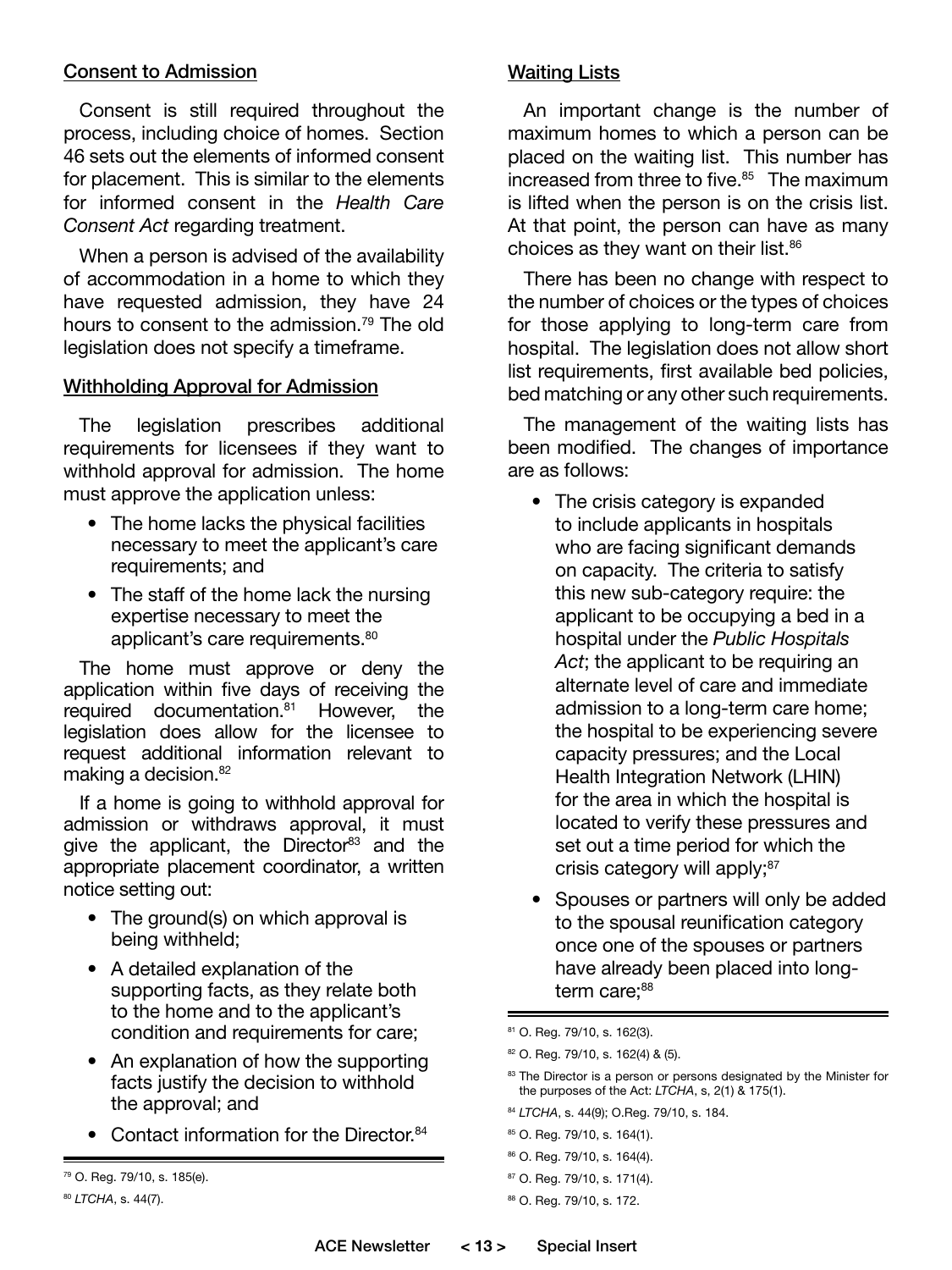- Category 3 (religious, ethnic or linguistic origin) and Category 4 (other) applicants are split into A and B lists:
	- The applicant will be put into the A stream if they:
		- o Meet the other criteria for the category;
		- o Are not a resident of a long-term care home and require or are receiving high level services<sup>89</sup> under the *Home Care Community Services Act*, *1994*;
		- o Occupy a bed in a hospital under the *Public Hospitals Act* and require an alternative level of care;
		- o Are a long-stay resident of a longterm care home seeking transfer to their home of first choice; or
		- o Are a short-stay resident of a long-term care home seeking transfer to the home as a longstay resident.
	- All others who meet the category criteria are in stream B.90
- A new "re-admission" category has been created to allow persons who were discharged from a long-term care home due to a medical or psychiatric leave longer than the permitted time to be readmitted:<sup>91</sup> and
- Except for special categories, such as related temporary, re-opened, replacement, veteran and exchange, the person in the re-admission category will be placed before those in all other categories.<sup>92</sup>

#### Specialized Units

The LHIN may now recommend that the Ministry of Health and Long-Term Care designate special units within homes. Examples of possible units are behavioural

units, young persons units or units for persons with specific illnesses, such as Huntington's Disease. Waiting lists for these units will be specific to those units and there are special rules regarding discharge back to the regular units in the home.93

## **ABSENCES**

There have been a number of changes to the absences section in the regulations. Medical absences will be changed to a maximum of 30 days, while psychiatric absences will be a maximum of 60 days. $94$  There is to be no more "resetting the clock" by returning residents to the home from hospital for one day in order to keep the bed. Instead, the resident will be discharged once the maximum number of days is met. However, as there is a new "re-admission" category (discussed above), residents will be able to return to their home once they are medically able to do so. It is hoped that this will also prevent residents from being discharged from hospital prematurely for the sole purpose of not losing their bed.

## **DISCHARGE**

There have also been some changes to the law governing the home's ability to discharge residents due to care requirements. Licensees are permitted to discharge residents if they are informed that the resident's requirements for care have changed and, as a result, the home cannot provide a sufficiently secure environment to ensure the safety of the resident or of the persons who come into contact with the resident. Licensees may only discharge if the information is provided by:

- The Director of Nursing and Personal Care, the resident's attending physician or registered nurse in the extended class, after consultation with the team providing the resident's care where the resident is at the home; or
- The resident's attending physician or registered nurse in the extended class where the resident is absent from the home.<sup>95</sup>

<sup>89</sup> No definition is included in the legislation for "high service levels".

<sup>90</sup> O. Reg. 79/10, ss. 173-174.

<sup>91</sup> O. Reg. 79/10, s. 177.

<sup>92</sup> O. Reg. 79/10, s. 181.

<sup>93</sup> O. Reg. 79/10, ss. 198-206.

<sup>94</sup> O. Reg. 79/10, s. 138(2)(a)-(b).

<sup>95</sup> O. Reg. 79/10, s. 145(1)-(2).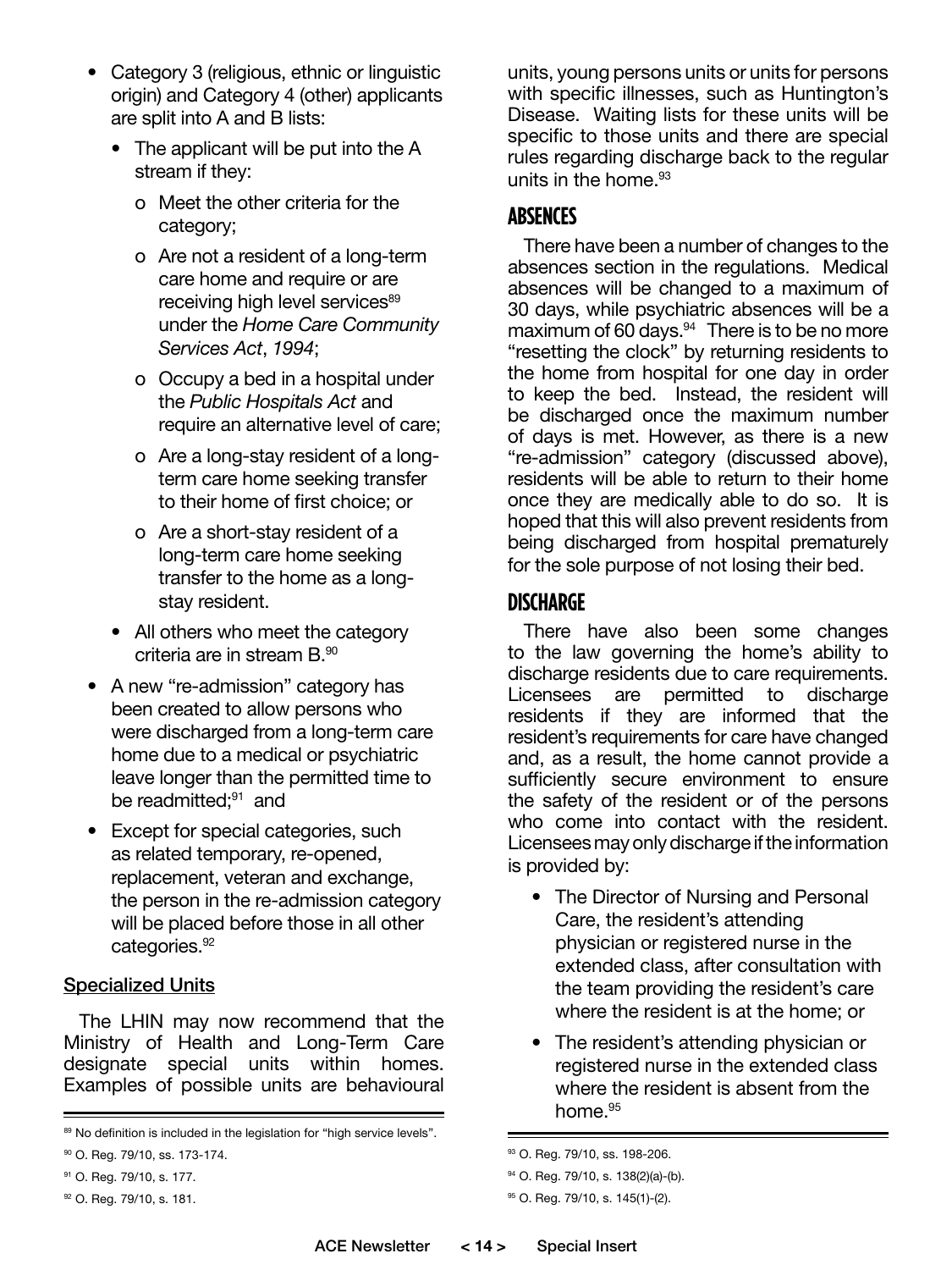Where the discharge is for this reason, licensee is required to ensure that a notice of discharge is given to the person, his/her substitute decision-maker (if any), or any other person as directed by the resident or substitute decision-maker. The notice must be provided as far in advance as possible or, where not possible, as soon as possible after the discharge.<sup>96</sup> Prior to discharge, licensees must also:

- Ensure that alternatives to discharge have been considered and, where appropriate, tried;
- In collaboration with the appropriate placement co-ordinator and other health service organizations, make alternate arrangements for the accommodation, care and secure environment required by the resident;
- Ensure the resident and his/her substitute decision-maker (if any), and any other person as directed, is kept informed and given an opportunity to participate in the discharge planning and that his/her wishes are taken into consideration; and
- Provide a written notice to the resident and his/her substitute decision-maker, if any, and any other person as directed, setting out a detailed explanation of the supporting facts, as they relate both to the home and the resident's condition and requirements for care, that justify the licensee's decision to discharge the resident.97

## **RESIDENTS' AND FAMILY COUNCILS**

Residents' Councils will now be mandatory in all long-term care homes.<sup>98</sup> The other significant change is that only residents may be members.<sup>99</sup> Previously, Residents' Councils only had to be formed after a request was made by the residents, and substitute decision-makers of incapable residents could be members.

A welcome addition to the legislation is that homes must now allow Family Councils to be organized in the home.<sup>100</sup> Further, Family Councils are to be autonomous and those individuals involved in ownership or administration of the home, or who are staff of the home may not be members.<sup>101</sup> The powers of the Family Council are similar to those of the Residents' Council.<sup>102</sup> While the legislation gives the Family Councils certain rights, this does not limit them from doing things which are not included in the legislation. It will be up to each Family Council to decide what its mandate will be.

A very important requirement is that while licensees must co-operate with the Residents' or Family Council, they may not interfere with the Council.<sup>103</sup> We have already received a number of calls from Family Councils where the home's administration is attempting to restrict membership in the Family Council<sup>104</sup> or dictate terms and conditions of the council where these are not specifically set out in the legislation. Under no circumstances do administrators or licensees have any authority in the decisions of Residents' Councils and Family Councils.

<sup>104</sup> The *LTCHA* states that family members or "persons of importance to a resident" are entitled to be members of the Family Council. Licensees have no authority to determine who meets these criteria.

<sup>96</sup> O. Reg. 79/10, s. 148(1).

<sup>97</sup> O. Reg. 79/10, s. 148(2).

<sup>98</sup> *LTCHA*, s. 56(1).

<sup>99</sup> *LTCHA*, s. 56(2).

<sup>100</sup> *LTCHA*, s. 59 (1)-(5).

<sup>101</sup> *LTCHA*, s. 59(6).

<sup>102</sup> *LTCHA*, s. 60.

<sup>103</sup> *LTCHA*, ss. 62 & 65.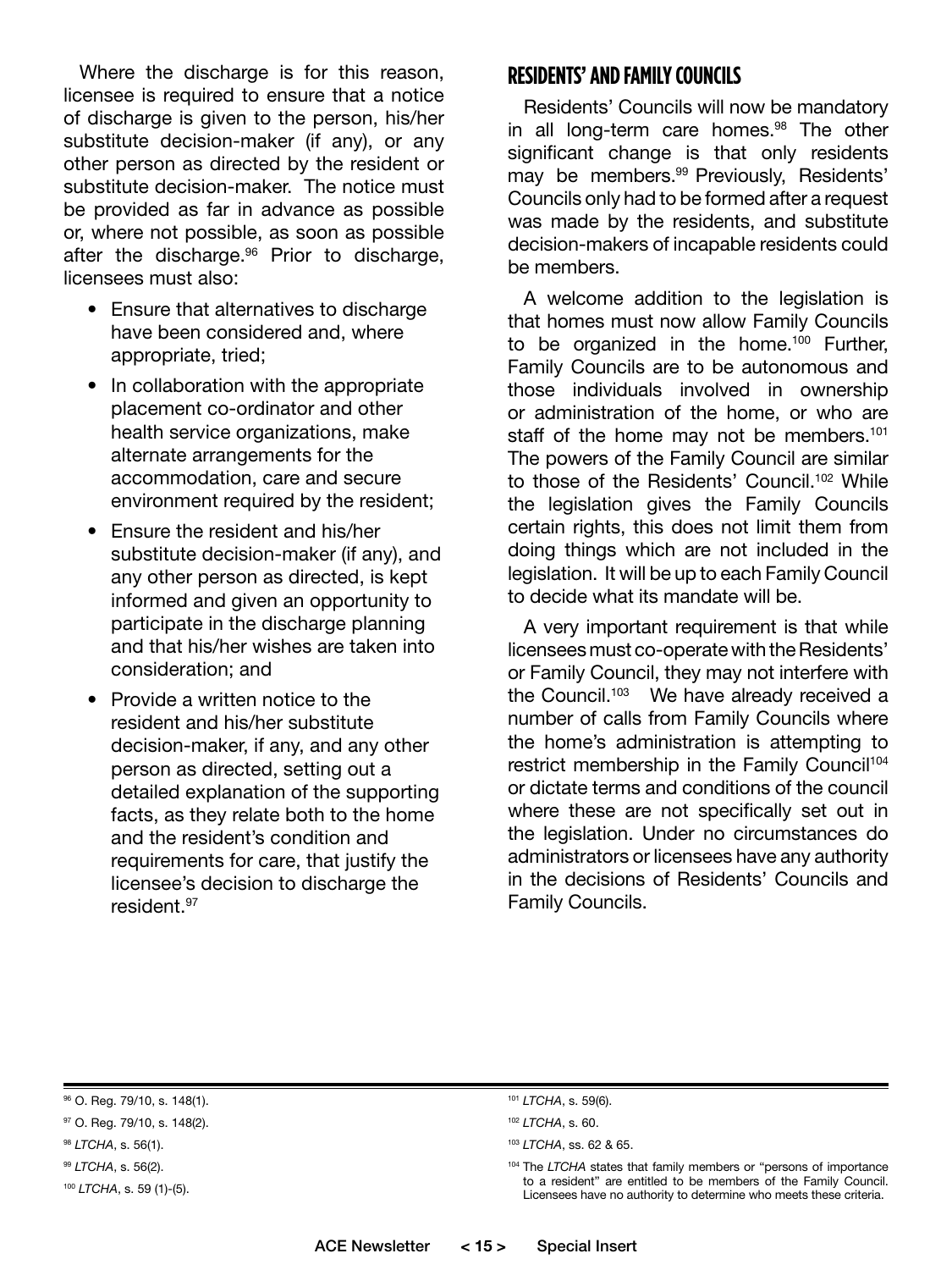## **RESIDENT INFORMATION AND AGREEMENTS**

Licensees must ensure that residents and their substitute decision-makers, if any, are provided with specified documents upon admission.105 There is also information which must be posted in the home and communicated to those who cannot read.106

## Regulated Documents

The legislation introduces "regulated documents". A regulated document is one which is "required by the regulations to meet certain requirements" and is "described as a regulated document in the regulations".<sup>107</sup> Licensees are prohibited from presenting such a document to prospective residents, residents or their substitute decision-makers unless it complies with all the legislative requirements and has been "certified" by a lawyer. Unfortunately, it is not clear in legal terms what is meant by "certification", which will undoubtedly cause confusion.

At present, there are two types of regulated documents. They are:

- Any agreement between the licensee and a resident or a person authorized to enter into such an agreement on the resident's behalf for allowable resident charges; or
- Any document containing a consent or directive with respect to "treatment" as defined in the *Heath Care Consent Act*, including a document containing a consent or directive with respect to a "course of treatment" or a "plan of treatment" under that Act.<sup>108</sup>

Both types of regulated documents will be discussed in greater detail in the following sections of this article.

A welcome addition to the legislation is the provision prohibiting homes from coercing residents into signing documents or agreements. No person shall be told or led to believe that prospective residents can be discharged from the home for:

- Not signing a document;
- Voiding an agreement; or
- Giving, not giving, withdrawing or revoking a consent or directive with respect to treatment or care.109

However, this section about coercion does not apply to admission to a longterm care home or transfer to a secure unit where admission cannot take place without consent.<sup>110</sup>

It is very clear that residents cannot be prevented from being admitted to a home for refusing to sign documents such as admission agreements or level of care forms.

#### Agreements for Allowable Charges

The first type of regulated document pertains to agreements between licensees and residents or an authorized person regarding resident fees, such as accommodation charges and unfunded services. However, while unfunded services (such as preferred accommodation, cable and telephone) must still be agreed to in writing,<sup>111</sup> there is no requirement that a resident or his/ her substitute sign a general "admission agreement".112

An agreement (if any) regarding basic or preferred accommodation must be separate from any other agreement and may only include particular provisions. Specifically, there is no allowance for a guarantor, as the regulation explicitly states that it is only the *resident's* obligation to pay that may be included. This precludes homes from requiring guarantors or third parties from signing admission agreements.<sup>113</sup>

<sup>105</sup> *LTCHA*, s. 78; O. Reg. 79/10, s. 224.

<sup>106</sup> *LTCHA*, s. 79; O. Reg. 79/10, s. 225.

<sup>107</sup> *LTCHA*, s. 80.

<sup>108</sup> O. Reg. 79/10, s. 227(1).

<sup>109</sup> *LTCHA*, s. 83(1).

<sup>110</sup> *LTCHA*, s. 83(2).

<sup>111</sup> *LTCHA*, s. 91(2)

<sup>112</sup> *LTCHA*, s. 91(3).

<sup>113</sup> O. Reg. 79/10, s. 227(3).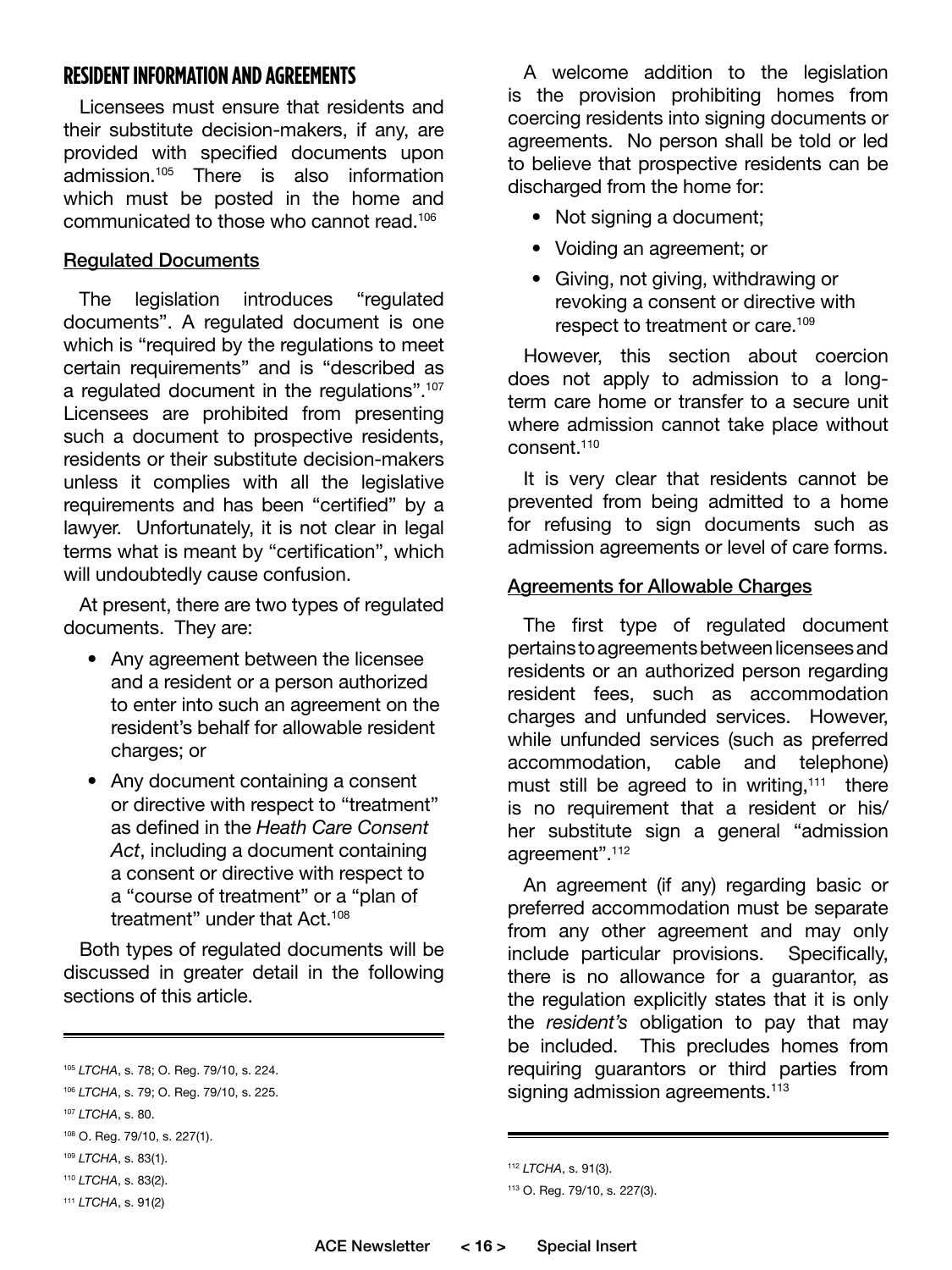

Every person who signs a regulated document is entitled to receive a copy of the document.<sup>114</sup> Any agreement is voidable for 10 days after it is made, $115$  except for preferred accommodation agreements.<sup>116</sup> However, the agreement for preferred accommodation may include a clause for the termination of preferred accommodation.<sup>117</sup> We would recommend that anyone signing such an agreement ensure that this type of clause is included in their agreement. Finally, even where the agreement is voided, the person is not relieved of liability for charges that were incurred prior to the agreement being voided.<sup>118</sup>

#### **Consent or Treatment Documents**

Any document that contains a consent or directive with respect to treatment (such as plans of care, level of care forms and advance care plans), must meet the requirements of the *Health Care Consent Act*, including the requirement for informed consent. These documents may not include any reference to monetary charges or other financial issues and must make clear that consent may be withdrawn or revoked at any time. In fact, the legislation specifically states that there can be no prohibition on withdrawing or revoking consent.119 As well, the text of section 83 prohibiting coercion must be included in any document dealing with treatment, plan of treatment or course of treatment<sup>120</sup>

## **RESIDENT CHARGES**

## Prior to January 1, 2011

While the accommodation structure remains the same for most people under the *LTCHA*, there have been some major changes in how reductions to basic accommodation fees are calculated.

However, on July 1, 2010, O. Reg. 249/10 to the *LTCHA* came into force adding section 246.1 to the regulations. This section was added because the Ministry was not ready to deal with the new regulations regarding rate reductions. This section states that until January 1, 2011, the Director may determine the maximum amount to be charged for basic accommodation either under sections 247 to 254 of the new regulations under the *LTCHA*, or in accordance with the old regulations under the *Charitable Institutions Act, Home for the Aged and Rest Homes Ac*t or *Nursing Homes Act* (as modified to reflect changes in the maximum rates as of July 1, 2010). To date, the Director has indicated that he is only willing to calculate the rate reduction based on the old regulations.

Most residents will not be affected by this new regulation. However, residents with unusual income situations, such as sponsored immigrants, young residents, or residents with dependents who are seeking a rate reduction may be affected. A person failing into one of these groups should obtain legal advice if they are experiencing difficulties with the current rate reduction.

<sup>114</sup> O. Reg. 79/10, s. 227(2).

<sup>115</sup> *LTCHA*, s. 81(1).

<sup>116</sup> *LTCHA*, s. 81(3).

<sup>117</sup> O. Reg. 79/10, s. 227(4).

<sup>118</sup> *LTCHA*, s. 81 (2).

<sup>119</sup> *LTCHA*, s. 82.

<sup>120</sup> O. Reg. 79/10, s. 227(6).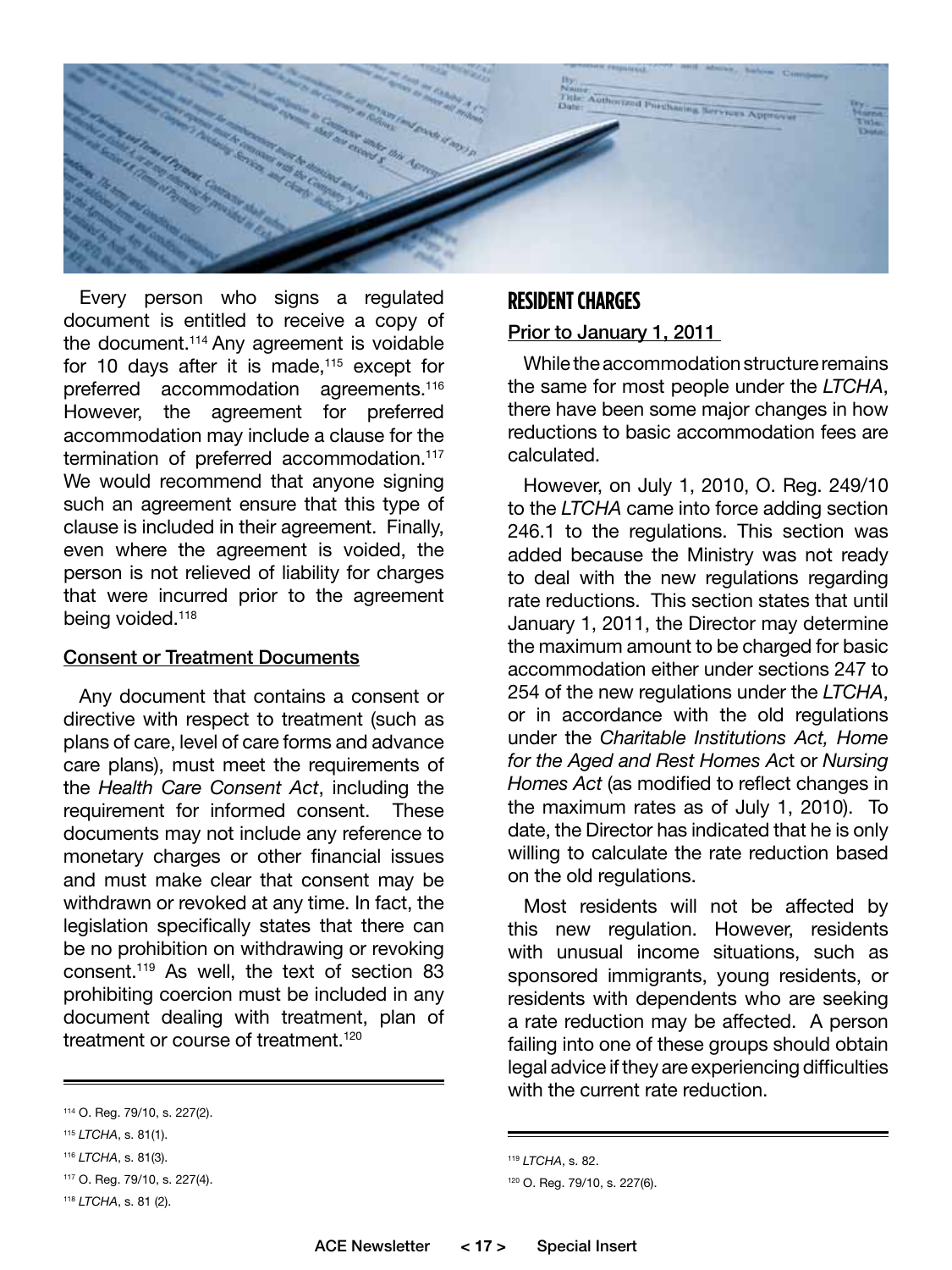#### After January 1, 2011

The regulation has clarified the definition of annual net income.<sup>121</sup> An application for a reduction in basic accommodation fees will require that the most recent Notice of Assessment under the *Income Tax Act* be provided annually, along with any other supporting documentation required by the Ministry of Health and Long-Term Care.<sup>122</sup> While this was sometimes a problem in the past if residents had not completed their income tax returns, the Ministry now has the ability to retroactively apply the reduction, which will hopefully resolve this problem.<sup>123</sup>

Licensees now have an obligation to assist the resident to apply for a rate reduction when requested.124 If licensees fail to provide all the information required by the regulations, they are liable for the difference.<sup>125</sup> This puts the burden on licensees to understand the rules and ensure that the resident applies for all appropriate reductions. In the past, we have seen the failure of licensees to properly assist residents resulting in residents being billed thousands of dollars unnecessarily, often ending in a stalemate between the home, who wants to get paid and the resident and their family, who cannot afford to pay.

Another substantial change to the legislation is the addition of a reduction scheme for residents who may be supporting dependents in the community.<sup>126</sup> Unfortunately, this is not as generous as the chronic care co-payment scheme under the regulations to the *Health Insurance Act*. 127 It remains to be seen whether this will meet the needs of residents and their families.

Also of importance is the change to the definition of income for those who are under a sponsorship agreement pursuant to the *Immigration and Refugee Protection Act*.

- 123 O. Reg. 79/10, s. 253(15).
- 124 O. Reg. 79/10, s. 253(3).
- 125 O. Reg. 79/10, s. 253(6).
- 126 O. Reg. 79/10, s. 253(7).
- 127 R.R.O. 1990, Reg. 552, s. 10.

When determining annual income for the purpose of applying for a rate reduction, the regulations require that the financial support required to support the resident under the sponsorship undertaking be included.<sup>128</sup> As part of the sponsorship agreement, the sponsor has agreed to provide the person's basic requirements (such as food, shelter and health not provided by public health) and that the person will not be required to apply for social assistance benefits. It remains to be seen what the Ministry of Health and Long-Term Care will determine to be required as financial support and under what circumstances.<sup>129</sup>

The Ministry may also deny or retroactively adjust the reduction where it was based upon false information.<sup>130</sup>

New to this legislation is the ability of licensees to charge interest for missed, incomplete or late payments.<sup>131</sup> However, no interest may be charged where payments are not made pending the determination the rate reduction for basic accommodation by the Ministry.<sup>132</sup>

There are no longer any bed-holding fees to increase the time a resident is allowed to stay in hospital on a medical or psychiatric leave.<sup>133</sup> Fees to keep a bed open prior to actually moving into the home are the amounts that would be required under sections 91(1) and (3) of the regulations, whether or not the person actually moves into the home.

#### Trust Accounts

Every home must maintain at least one trust account at a bank or trust company where the balance is insured.<sup>134</sup> Homes are prohibited from holding more than \$5,000.00 in trust from any one resident at one time and

- 131 O. Reg. 79/10, s. 227(3)4.
- 132 O. Reg. 79/10, s. 254.

134 O. Reg. 79/10, s. 241(1)-(2).

<sup>121</sup> O. Reg. 79/10, ss. 249-250.

<sup>122</sup> O. Reg. 79/10, s. 253(2).

<sup>128</sup> O.Reg. 79/10, s. 249(2)4.

<sup>129</sup> In late 2010, the Supreme Court of Canada will be considering the case of *Mavi v. Canada (Attorney General*) 2009 ONCA 794 which considers whether the government must exercise discretion on a case-by-case basis and comply with procedural fairness when enforcing sponsorship undertakings.

<sup>130</sup> O. Reg. 79/10, s. 253(17)-(18).

<sup>133</sup> O. Reg. 79/10, s. 151(2)-(3).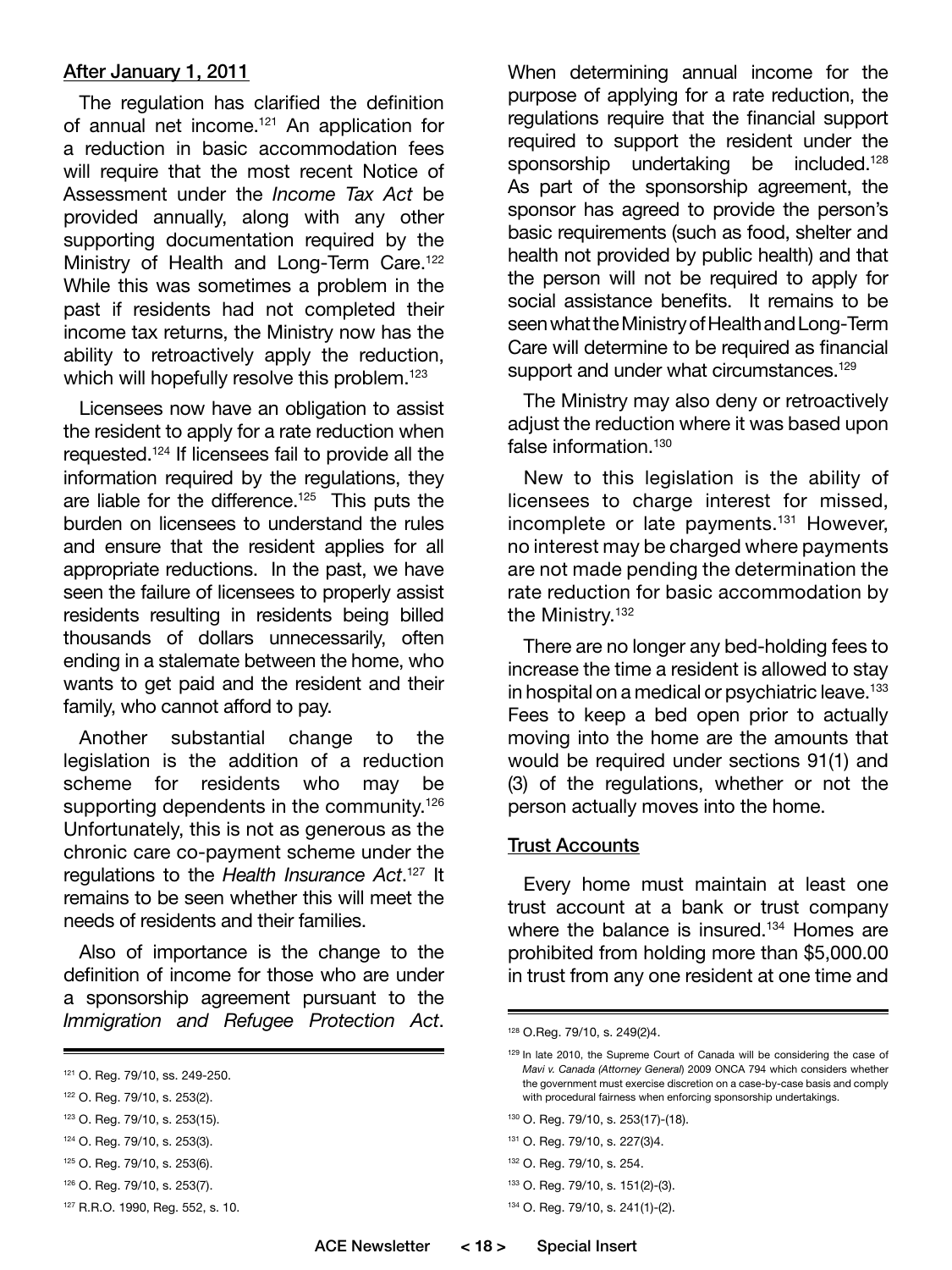can no longer charge any transactional fees for using the trust account.<sup>135</sup>

There are very specific regulations with regards to having written policies for trust accounts<sup>136</sup> and the requirements for dealing with the money held in the account.<sup>137</sup> Of note, the home must have specific authorization to take money out of the trust account to pay accommodation fees.138 Finally, the home must provide a statement of the trust account quarterly, including all deposits, withdrawals and the balance, during that period.139

## **COMPLIANCE AND ENFORCEMENT**

Perhaps one of the most welcome changes contained in this legislation are those to the compliance and enforcement system. An entirely new system is being developed based on the Quality Indicator Survey (QIS) developed at the University of Denver to ensure that long-term care homes are providing quality care to their residents.

#### Inspections

Each home will continue to be inspected annually by Ministry of Health and Long-Term Care inspectors.<sup>140</sup> Inspections will be unannounced except for beds or homes that are not yet open, to ensure compliance with a closure plan or where the home has requested the inspection.<sup>141</sup> Inspectors continue to have broad powers of entry and access.<sup>142</sup>

Once an inspection report is prepared, the Ministry must give either a copy of the report or a summary of the report to the Residents' and Family Councils. This includes both annual inspections and those prepared following complaints.143

<sup>143</sup> *LTCHA*, s. 149.

#### **Enforcement**

The inspector also has much broader authority to enforce their findings than they have had previously. When an area of noncompliance is found, inspectors shall do at least one of the following:

- Issue a written notification to the licensee;
- Issue a written request to the licensee to prepare a written plan of correction for achieving compliance, to be implemented voluntarily;
- Make either a compliance order or work or activity order ordering the licensee to:
	- Do anything or refrain from doing anything to achieve compliance with a requirement of the Act; or
	- Prepare, submit and implement a plan for achieving compliance with a requirement of the Act; or
	- Allow employees of the Ministry, or agents or contractors acting under the authority of the Ministry, to perform any work or activity at the long-term care home that is necessary, in the opinion of the person making the order, to achieve compliance with a requirement under this Act; and
	- Pay the reasonable costs of the work or activity; or
- Issue a written notification to the licensee and refer the matter to the Director for further action by the Director.<sup>144</sup>

The Ministry may recover costs of any work or activity by withholding funding or by ordering the LHIN to withhold funding.<sup>145</sup> The Ministry may also require that funding be returned or withheld for non-compliance in an amount not to exceed \$50 per bed per day.<sup>150</sup>

```
144 LTCHA, ss. 152-154.
```
<sup>135</sup> O. Reg. 79/10, s. 241(4).

<sup>136</sup> O. Reg. 79/10, s. 241(5)-(6).

<sup>137</sup> O. Reg. 79/10, s. 241(7).

<sup>138</sup> O. Reg. 79/10, s. 241(8).

<sup>139</sup> *LTCHA*, s. 91(5); O. Reg. 79/10, s. 241(7)(f).

<sup>140</sup> *LTCHA*, s. 143.

<sup>141</sup> O.Reg. 79/10, s. 298.

<sup>142</sup> *LTCHA*, ss. 146-148.

<sup>145</sup> *LTCHA*, s. 154(4). <sup>146</sup> *LTCHA*, s. 155.